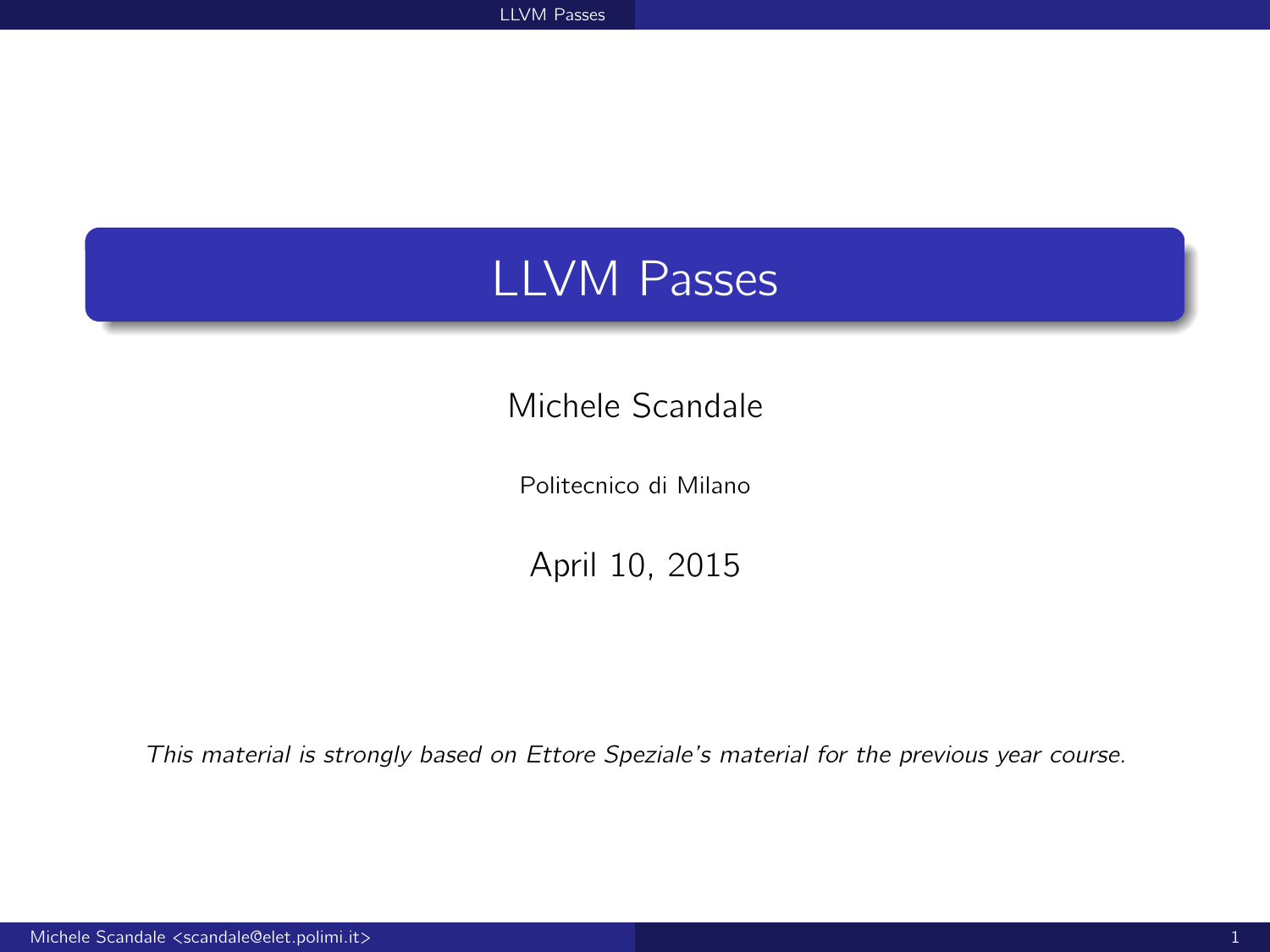# <span id="page-1-0"></span>**Contents**

1 [Normalization Passes](#page-1-0)

### 2 [Analysis Passes](#page-19-0)



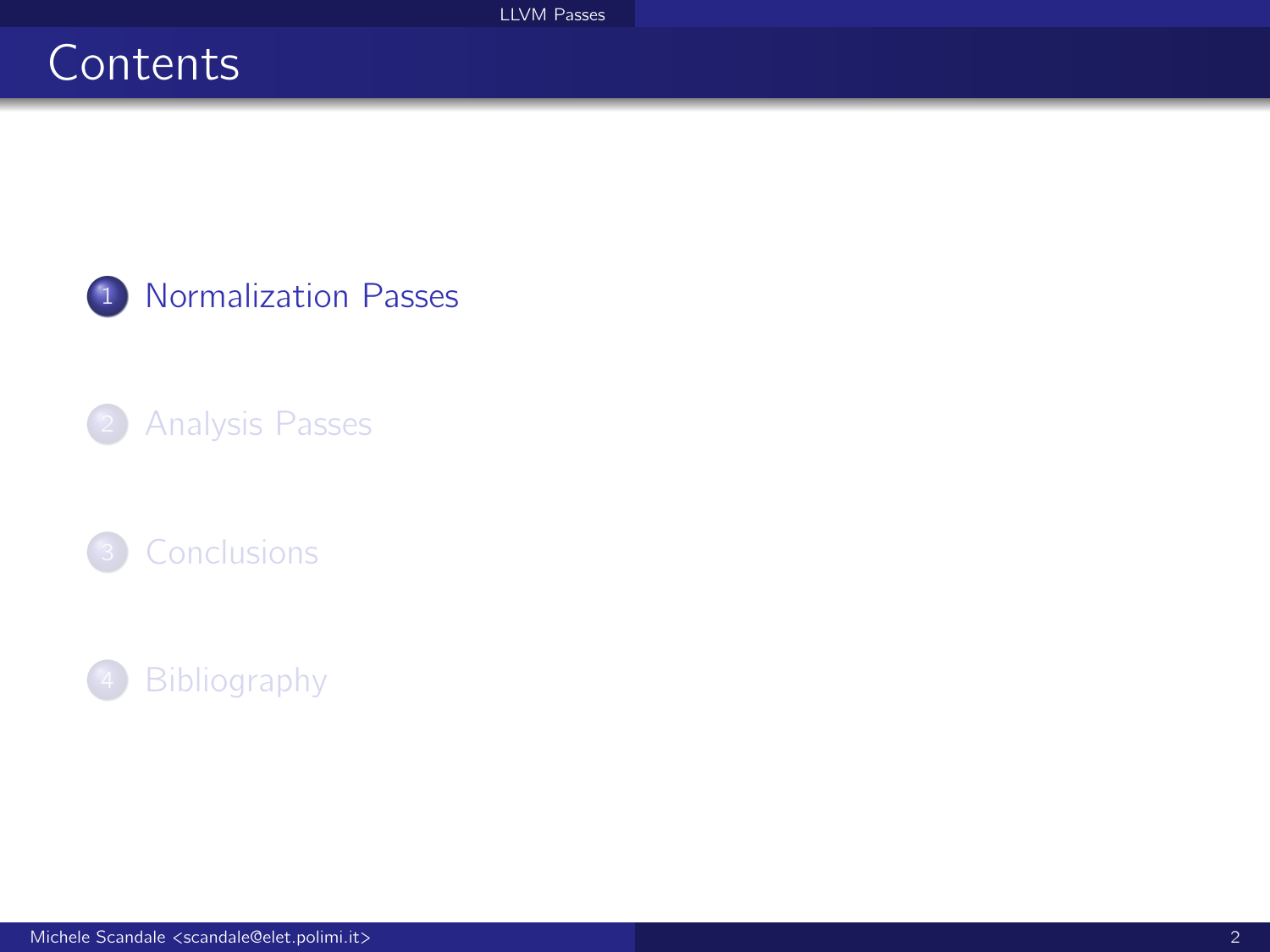# Canonicalize Pass Input

We will see the following passes:

| <b>Pass</b>                       | Switch        |  |
|-----------------------------------|---------------|--|
| Variable promotion                | mem2req       |  |
| Loop simplify                     | loop-simplify |  |
| Loop-closed SSA                   | lcssa         |  |
| Induction variable simplification | indvars       |  |

They are normalization passes:

put data into a canonical form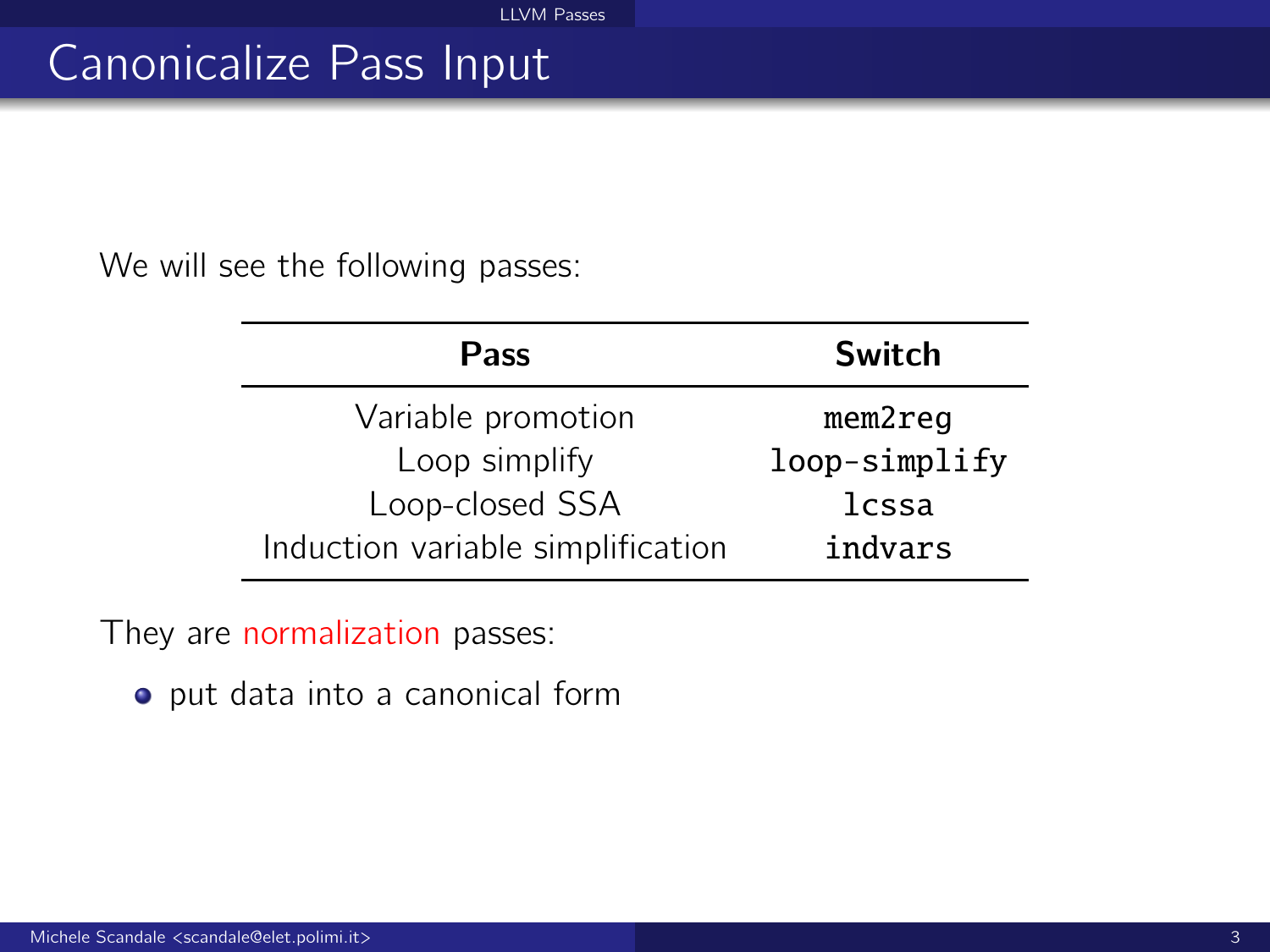#### [LLVM Passes](#page-0-0)

# Variable Promotion

One of the most difficult things in compiler is:

• considering memory accesses

#### Plain SAXPY

```
define float @saxpy(float %a, float %x, float %y) {
entry:
 %a.addr = alloca float, align 4
 %x.addr = alloca float, align 4
 %y.addr = alloca float, align 4store float %a. float* %a.addr. align 4
  store float %x, float* %x.addr, align 4
 store float %y, float* %y.addr, align 4
 %0 = load float* %a.addr , align 4
 %1 = load float* %x.addr. align 4
 %mul = fmul float %0. %1
 %2 = load float* %y.addr , align 4
 %add = fadd float %mul. %2ret float %add
}
```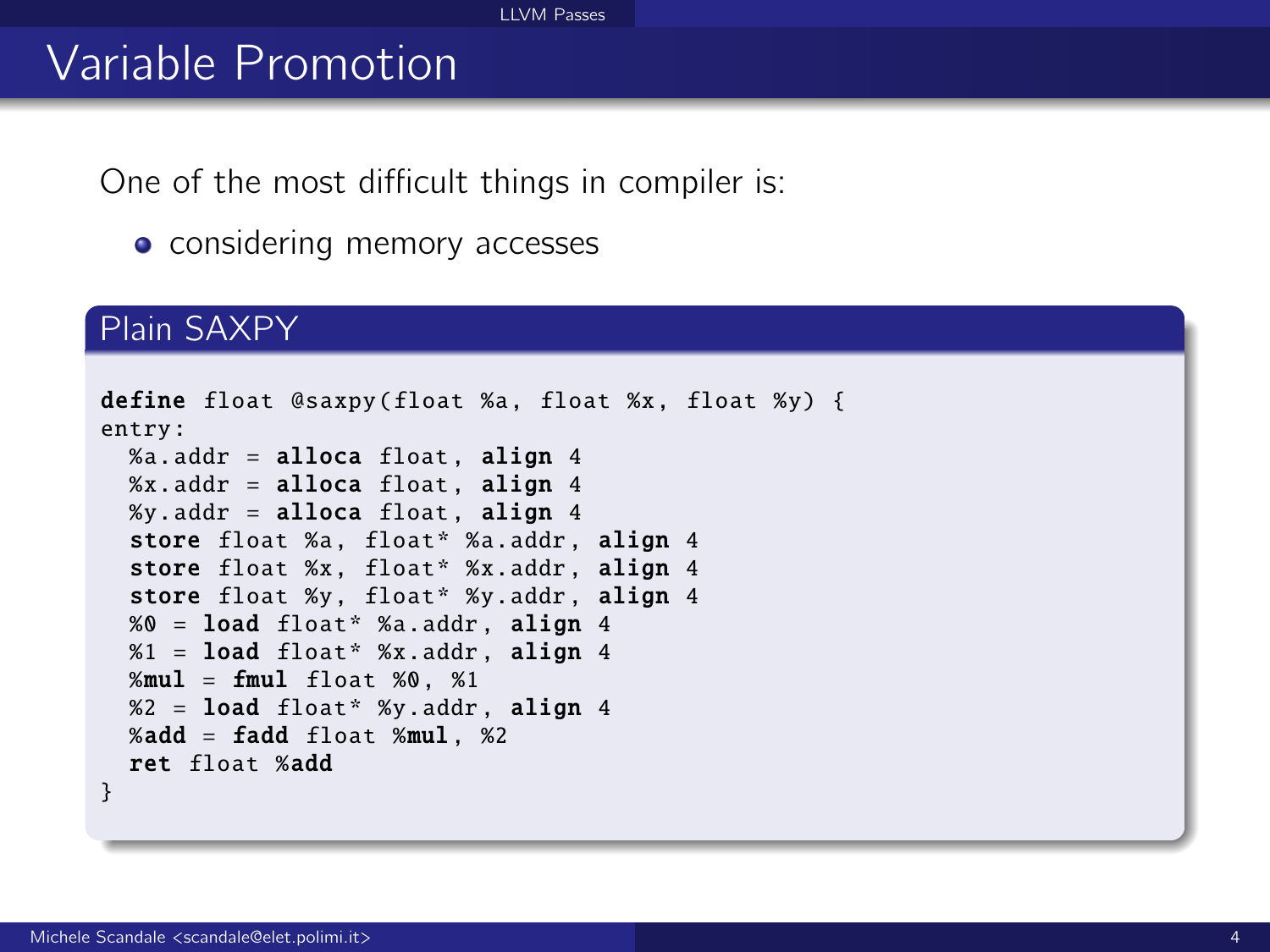In the SAXPY kernel some alloca are generated:

 $\bullet$  represent local variables  $^1$ 

They are generated due to compiler conservative approach:

maybe some instruction can take the addresses of such variables, hence a memory location is needed

Complex representations makes hard performing further actions:

- suppose you want to compute  $a * x + y$  using only one instruction <sup>2</sup>
- **o** hard to detect due to load and store

 $<sup>1</sup>$ Arguments are local variables</sup>  $2$ e.g. FMA4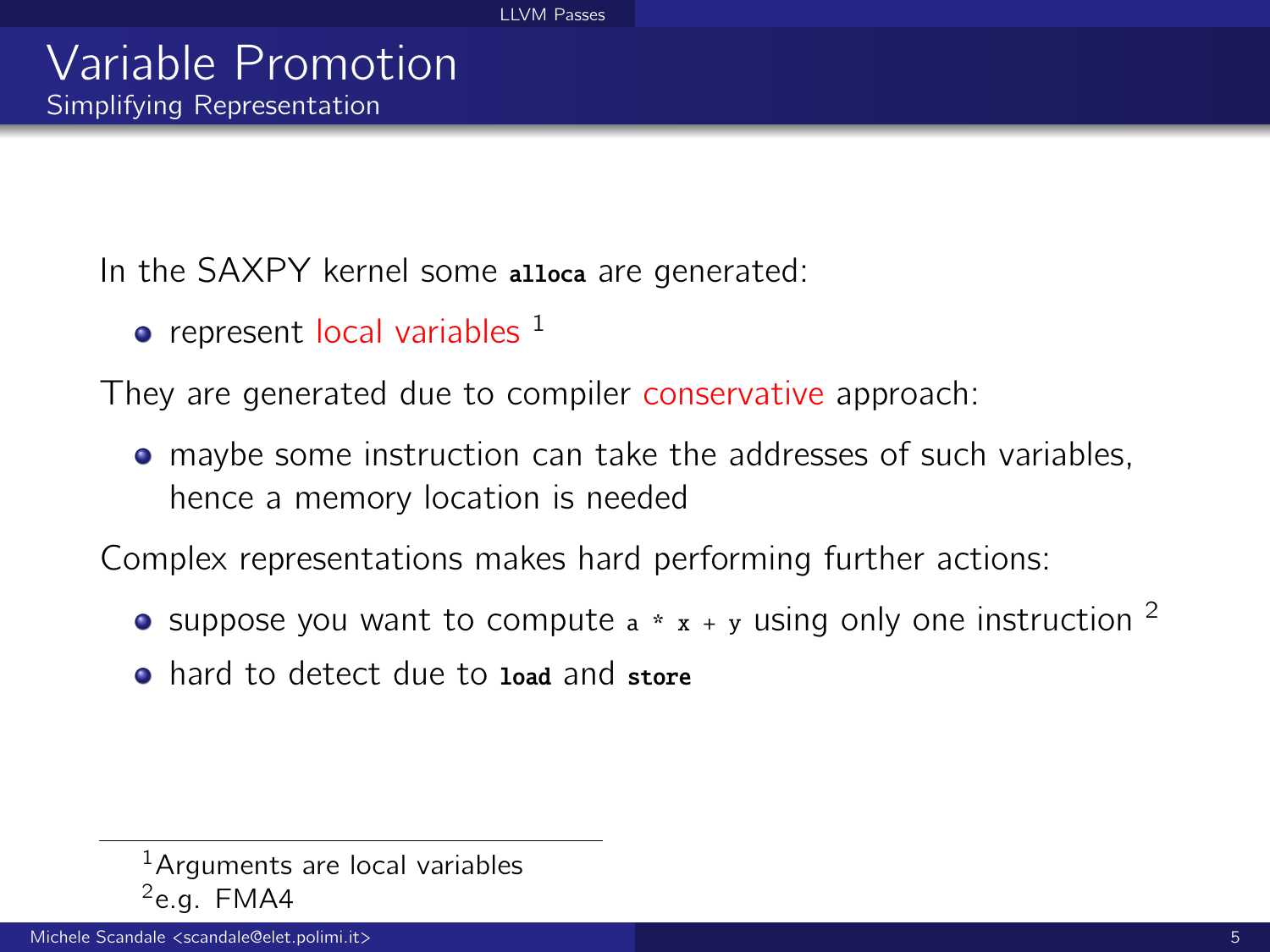To limit the number of instruction accessing memory:

- we need to eliminate load and store
- achieved by promoting variables from memory to registers

Inside LLVM SSA-based representation:

memory Stack allocations  $-$  e.g  $\alpha$ <sub>1</sub> = alloca float, align 4 register SSA variables – e.g. %a

The mem2reg pass focus on:

o eliminating alloca with only load and store uses

Also available as utility:

 $\bullet$  llvm::PromoteMemToReq<sup>3</sup>

<sup>3</sup> see Transforms/Utils/PromoteMemoryToRegister.cpp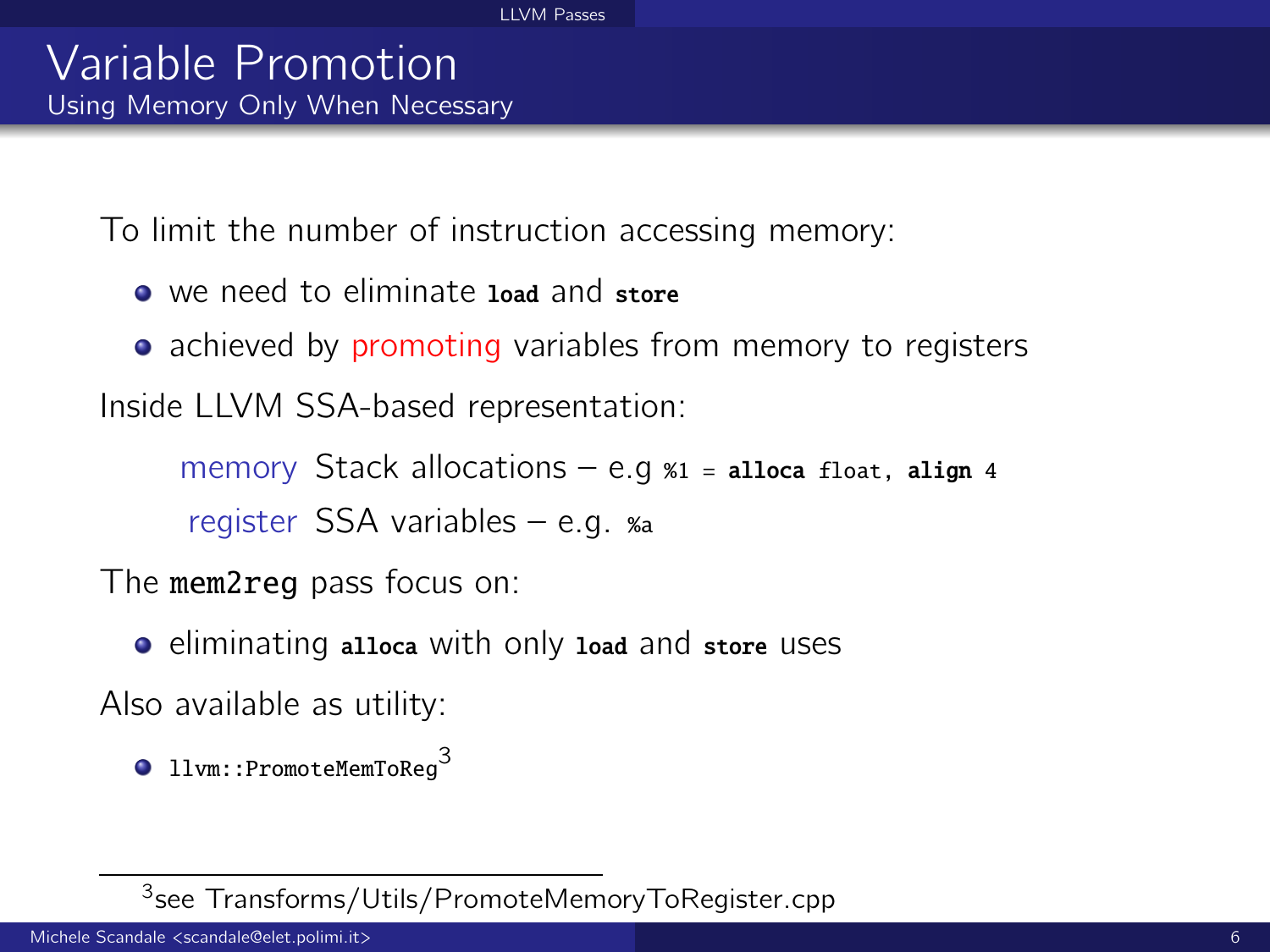### Variable Promotion Example

#### Starting Point

```
%1 = alloca float
%2 = alloca float
%3 = alloca float
store %a, %1
store %x, %2
store %y, %3
%4 = load %1%5 = 1oad %2%6 = fmul %4, %5
%7 = load %3%8 = \text{fadd } %6. %7ret %8
```
Copy propagation performed transparently by the compiler

#### Promoting alloca

```
%1 = %3%2 = %3%3 = %v%4 = %1%5 = %2%6 = fmul %4. %5%7 = %3%8 = \text{fadd } %6. %7ret %8
```
#### After Copy-propagation

 $%1 = \text{fmul } %a, %x$  $%2 =$  **fadd**  $%1.$  %v ret %2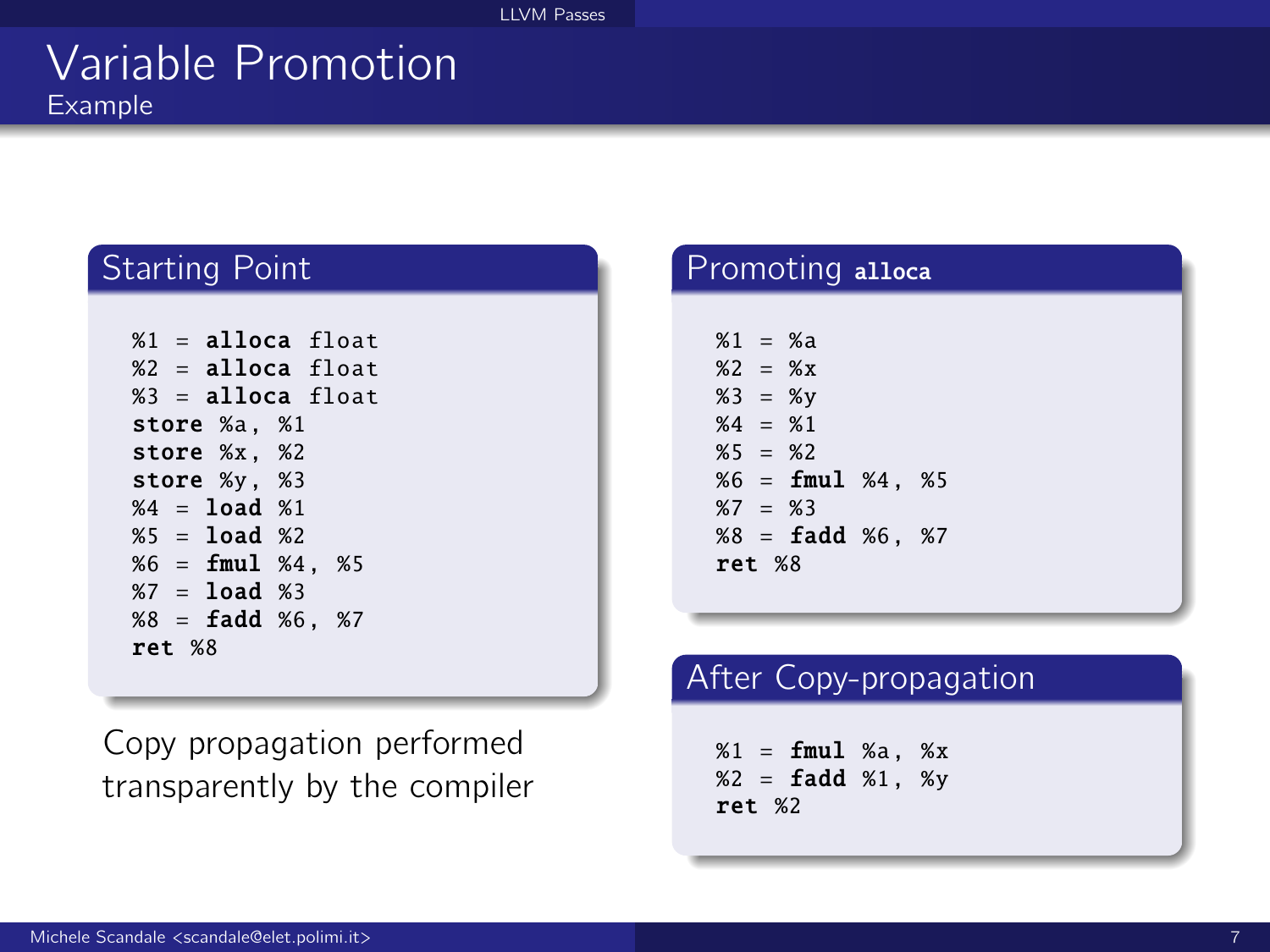## Loops

#### Different kind of loops:



In LLVM the focus is on one kind of loop:

natural loops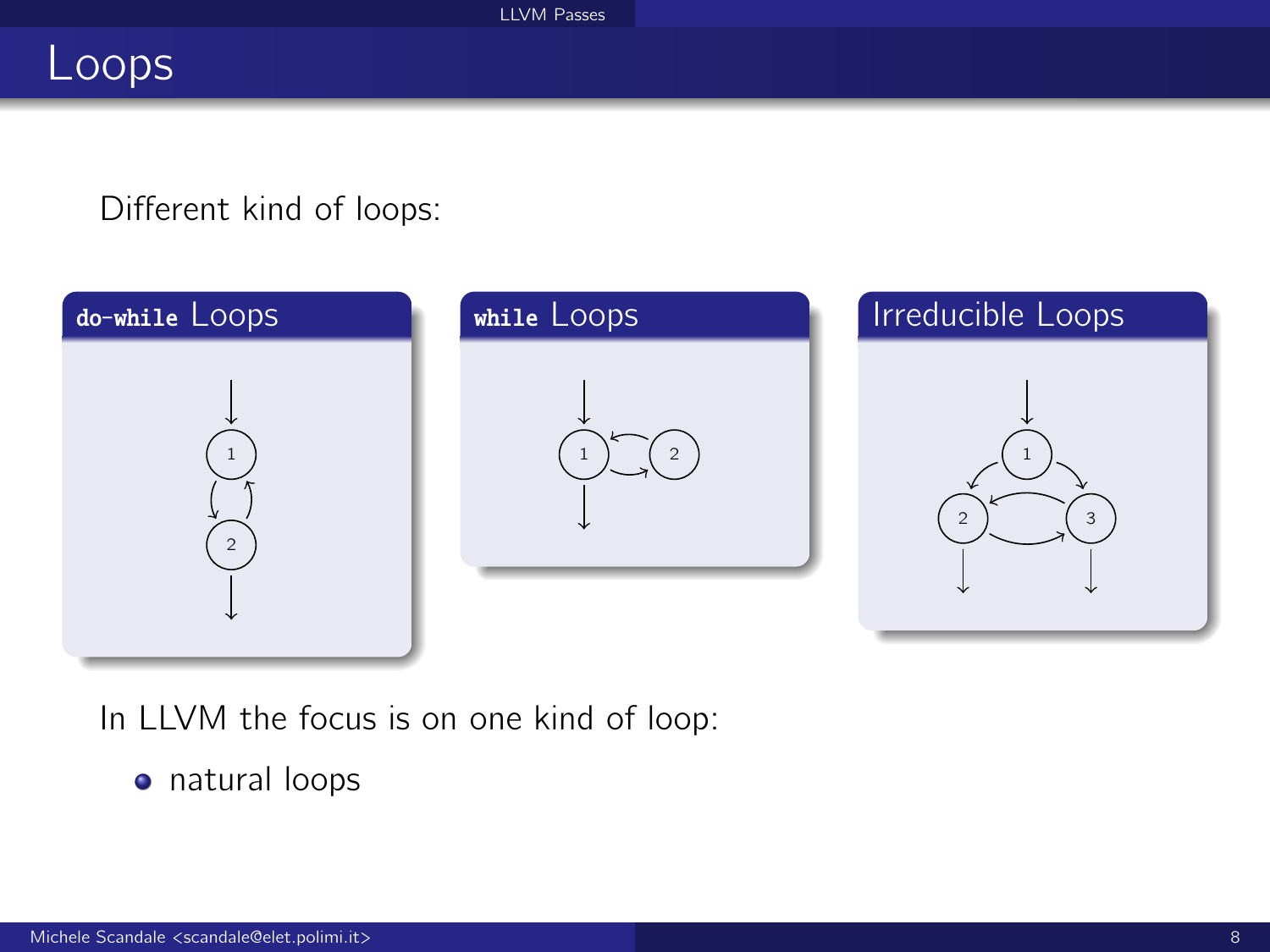A natural loop:

- $\bullet$  has only one entry node header
- there is a back edge that enter the loop header

Under this definition:

- the irreducible loop is not a natural loop
- **•** since LLVM consider only natural loops, the irreducible loop is not recognized as a loop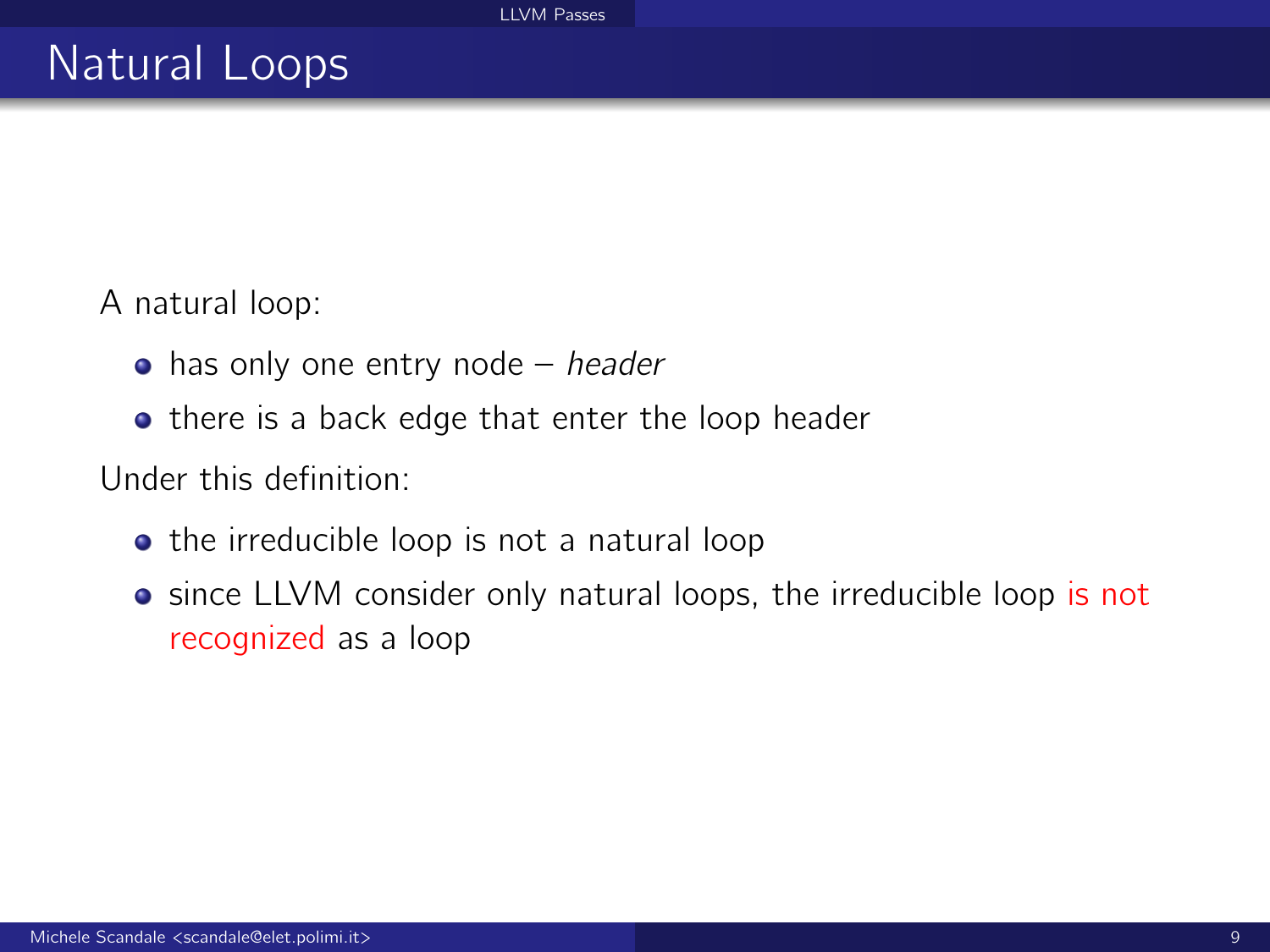#### [LLVM Passes](#page-0-0)

# Loop Terminology

Loops defined starting from back-edges:

back-edge edge entering loop header: (3, 1)

header loop entry node: 1

body nodes that can reach back-edge source node (3) without passing from back-edge target node (1) plus back-edge target node:  ${1, 2, 3}$ 



exiting nodes with a successor outside the loop:  $\{1, 3\}$ exit nodes with a predecessor inside the loop:  $\{4, 5\}$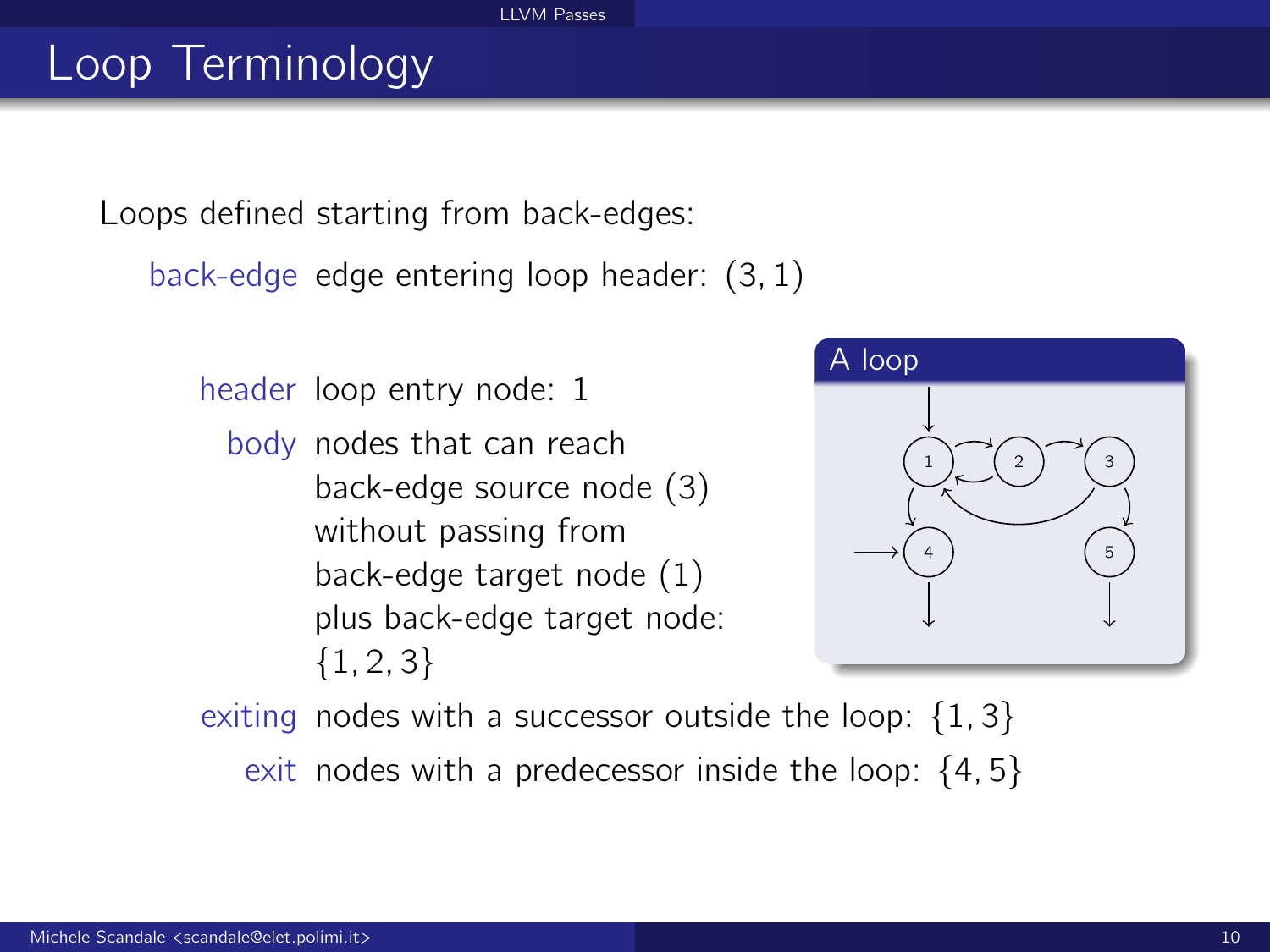#### [LLVM Passes](#page-0-0)

# Loop Simplify

Natural loops finding is the base pass identify loops, but:

• some features are not analysis/optimization friendly

The loop-simplify pass normalize natural loops:

pre-header the only predecessor of header node latch the starting node of the only back-edge exit-block ensures exits dominated by loop header

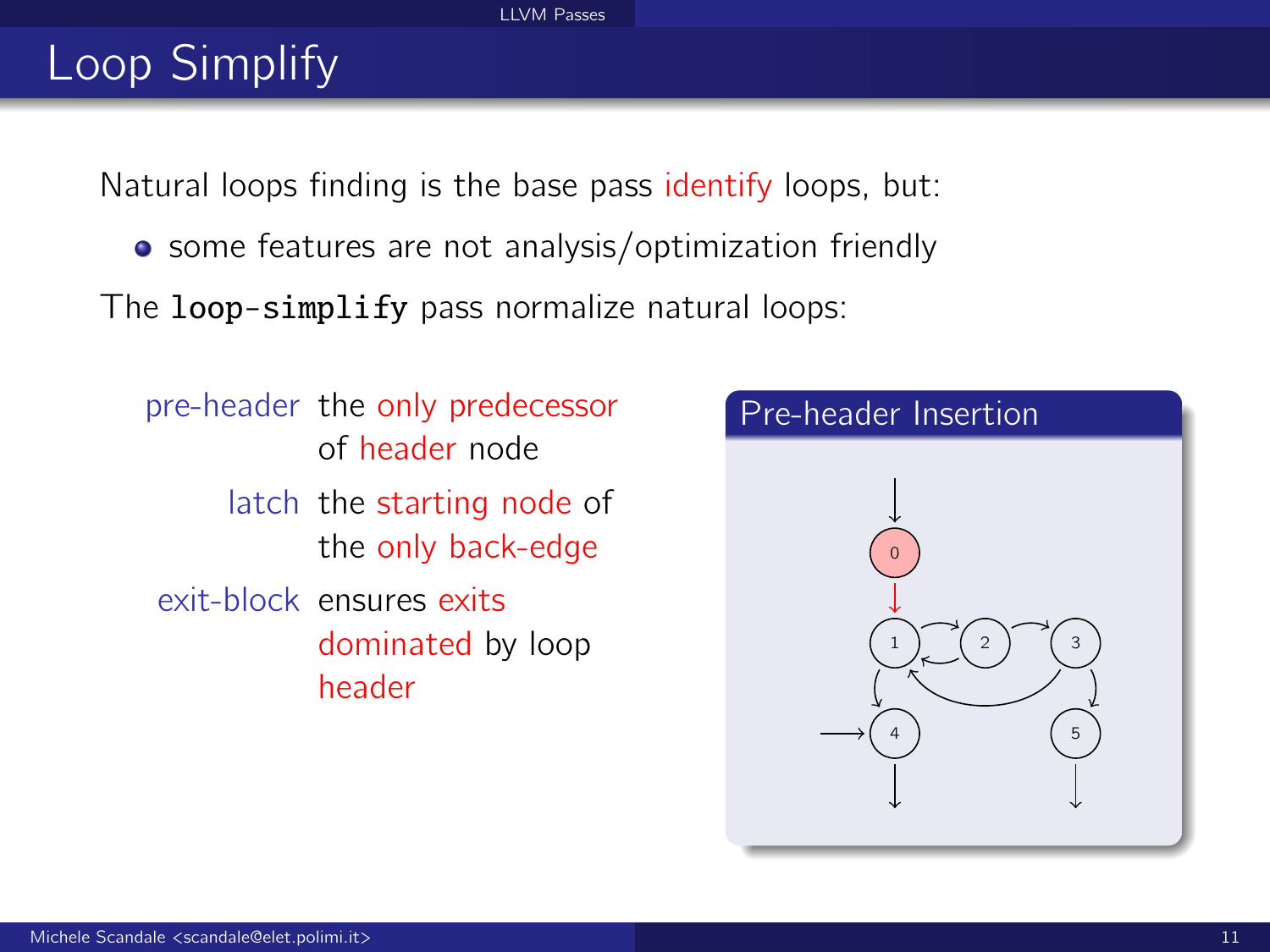### Loop Simplify Example



- **•** pre-header always executed before entering the loop
- **•** latch always executed before starting a new iteration
- exit-blocks always executed after exiting the loop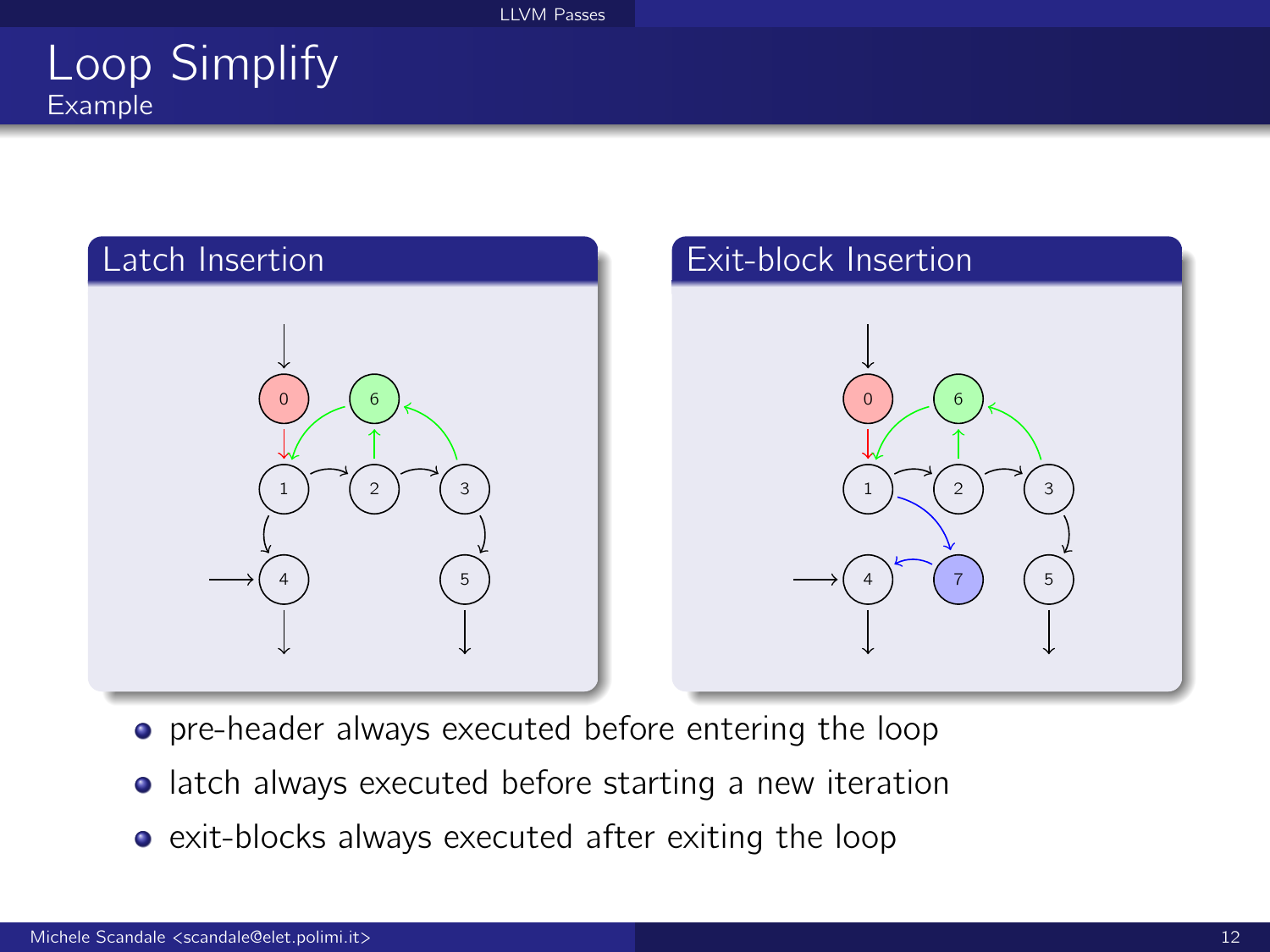Loop representation can be further normalized:

- **loop-simplify** normalize the shape of the loop
- nothing is said about loop definitions

Keeping SSA form is expensive with loops:

- **.** Lcssa insert phi instruction at loop boundaries for variables defined inside the loop body and used outside
- **•** this quarantee isolation between optimization performed inside and outside the loop
- $\bullet$  faster keeping IR into SSA form propagation of code changes outside the loop blocked by phi instructions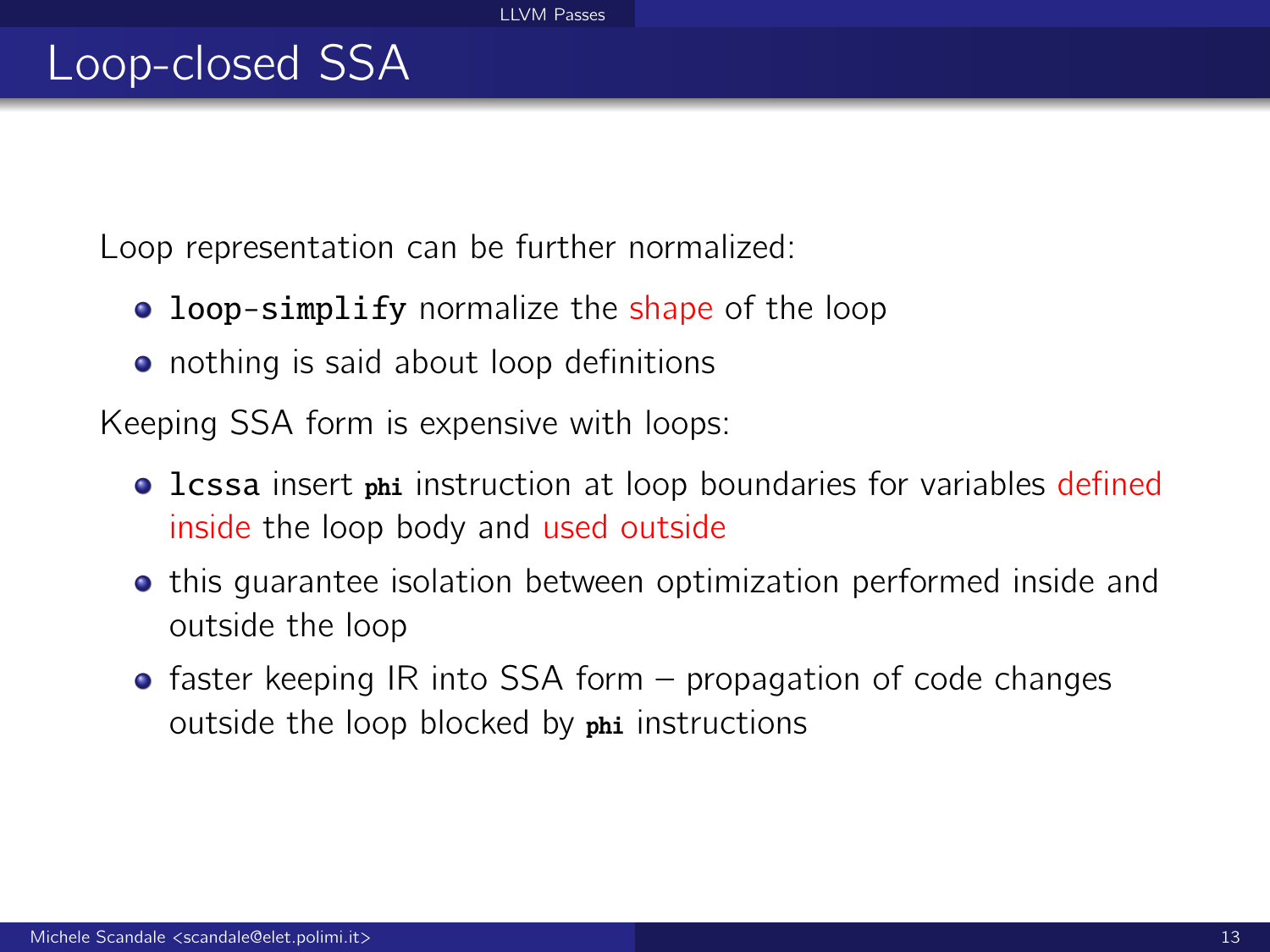### Loop-closed SSA Example

#### Linear Search

```
unsigned search(float *x, unsigned n, float y) {
  unsigned i, i = 0;
  for(i = 0; i := n; ++i)
    if(x[i] == y)i = i:
  return j;
}
```
The example is trivial:

- **•** think about having large loop bodies
- **•** transformation becomes useful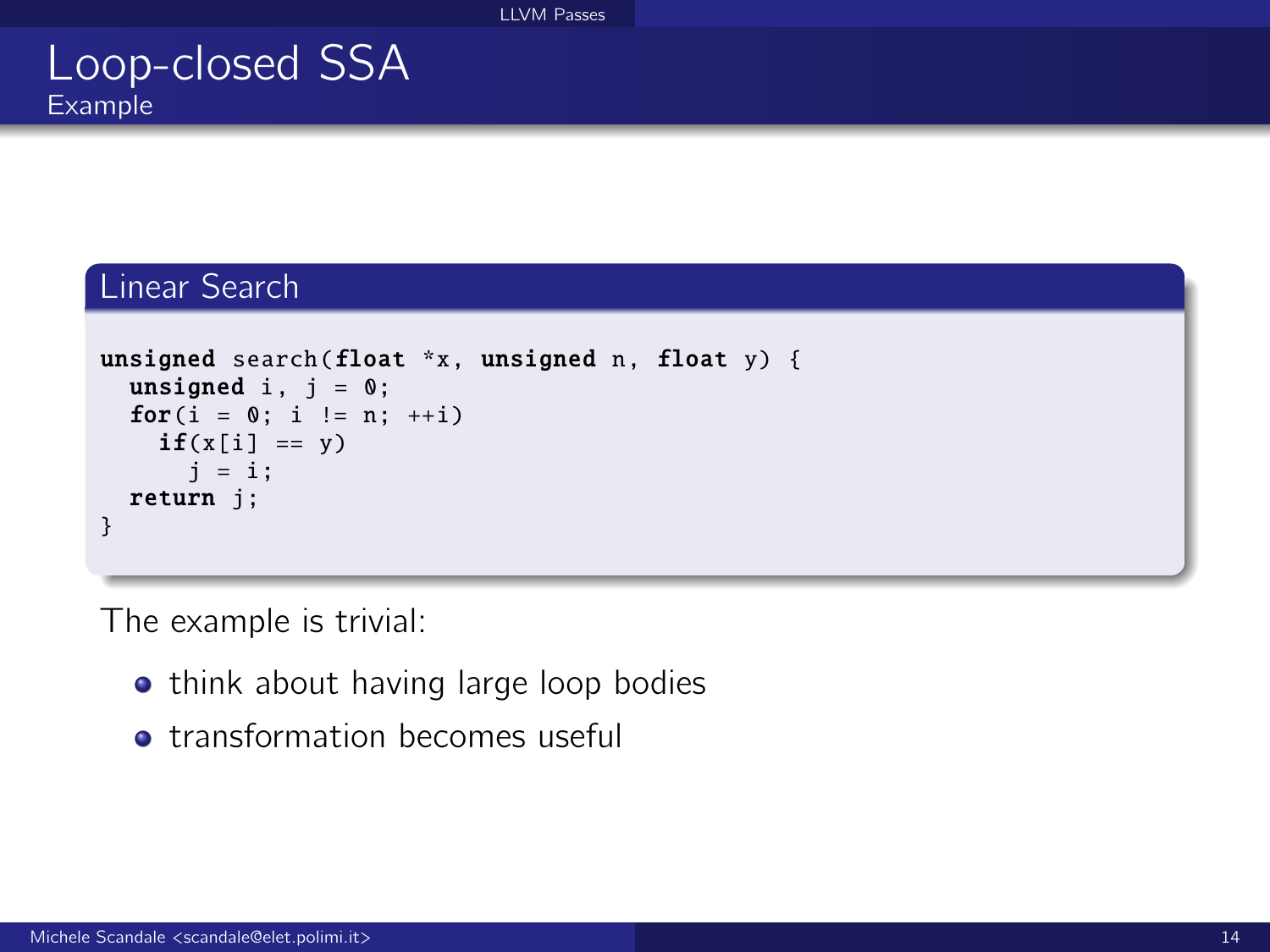#### [LLVM Passes](#page-0-0)

### Loop-closed SSA Example

#### Before LCSSA

```
for.cond:
 % i.0 = phi i32 [ 0, %entry ], [ %inc, %for.inc ]
  %j.0 = phi i32 [ 0, %entry ], [ %j.1, %for.inc ]
  %cmp = icmp ne i32 %i.0, %n
  br i1 %cmp , label %for.body , label %for.end
  ...
if.end:
  %j.1 = phi i32 [ %i.0, %if.then ], [ %j.0, %for.body ]
 br label %for.inc
for.inc:
  % and * i32 % i.0, 1
 br label %for.cond
for.end:
  ret i32 %j.0
```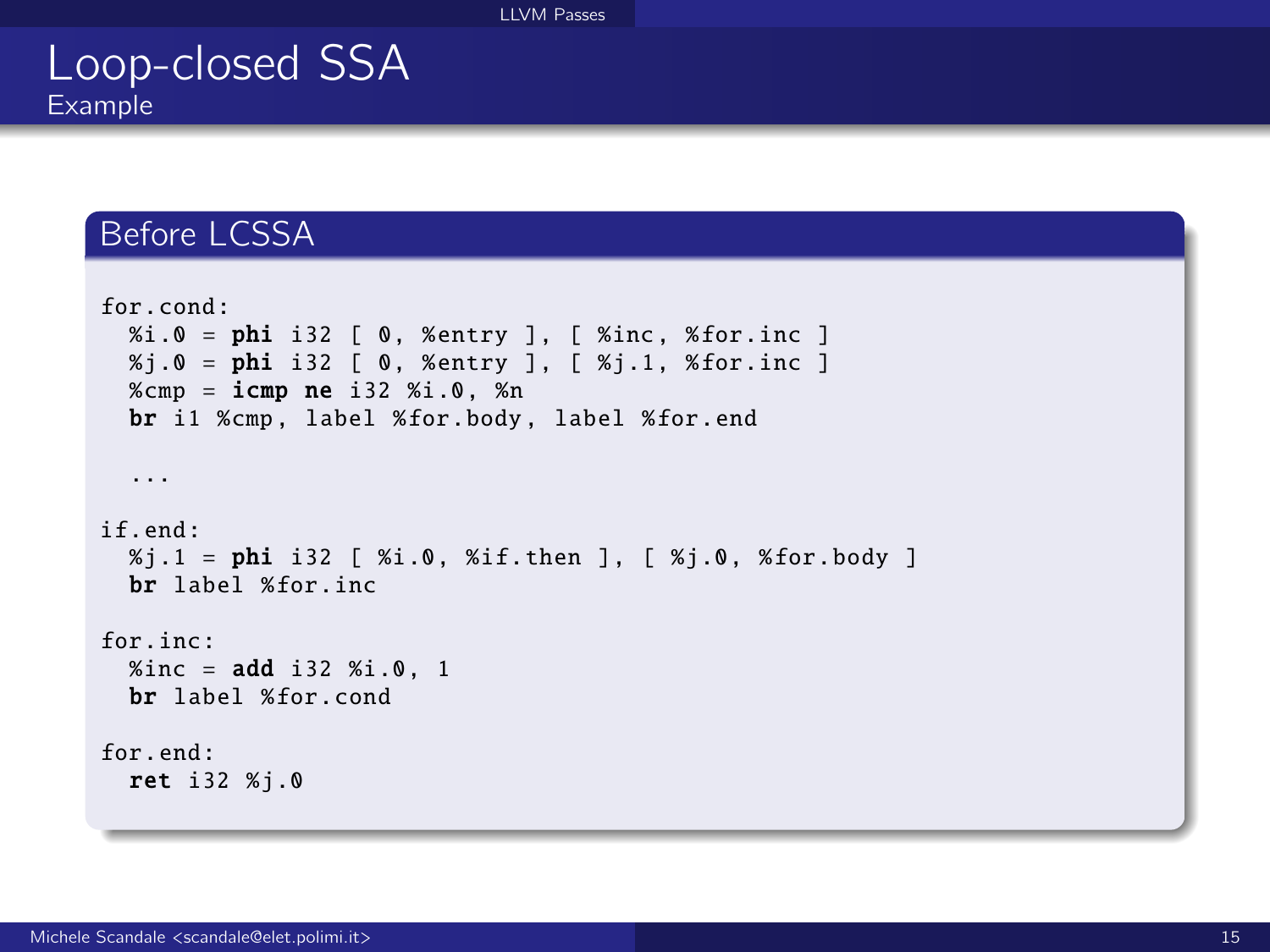#### [LLVM Passes](#page-0-0)

### Loop-closed SSA Example

### After LCSSA

```
for.cond:
  % i.0 = phi i32 [ 0, % entry ], [ % inc, % for. inc ]% i.0 = phi i32 [ 0, %entry ], [ %j.1, %for.inc ]
 %cmp = icmp ne i32 %i.0, %n
  br i1 %cmp. label %for.body. label %for.end
  ...
if.end:
  % j.1 = phi i32 [ %i.0, %if.then ], [ %j.0, %for.body ]
  br label %for.inc
for.inc:
 % inc = add i32 % i.0, 1
 br label %for.cond
for.end:
  % i.0.1cssa = phi i32 [ % i.0. %for.cond ]
  ret i32 %j.0. lcssa
```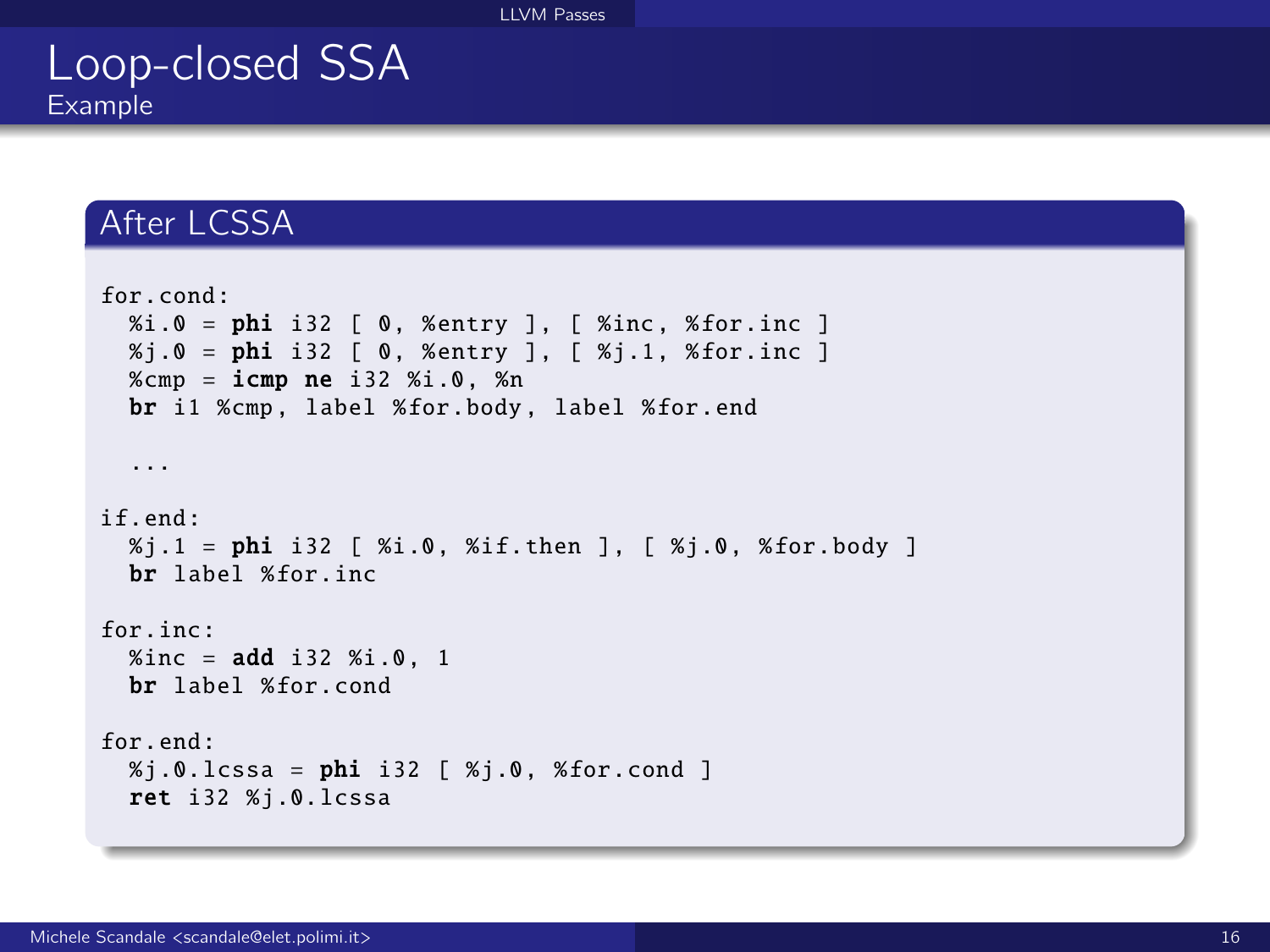# Induction Variables

Some loop variables are special:

e.g. counters

Generalization lead to induction variables:

• foo is a loop induction variable if its successive values form an arithmetic progression:

 $f_{00}$  = har \* haz + hiz

where bar, biz are loop-invariant <sup>4</sup>, and baz is an induction variable

• foo is a canonical induction variable if it is always incremented by a constant amount:

$$
foo = foo + biz
$$

where biz is loop-invariant

<sup>4</sup>Constants inside the loop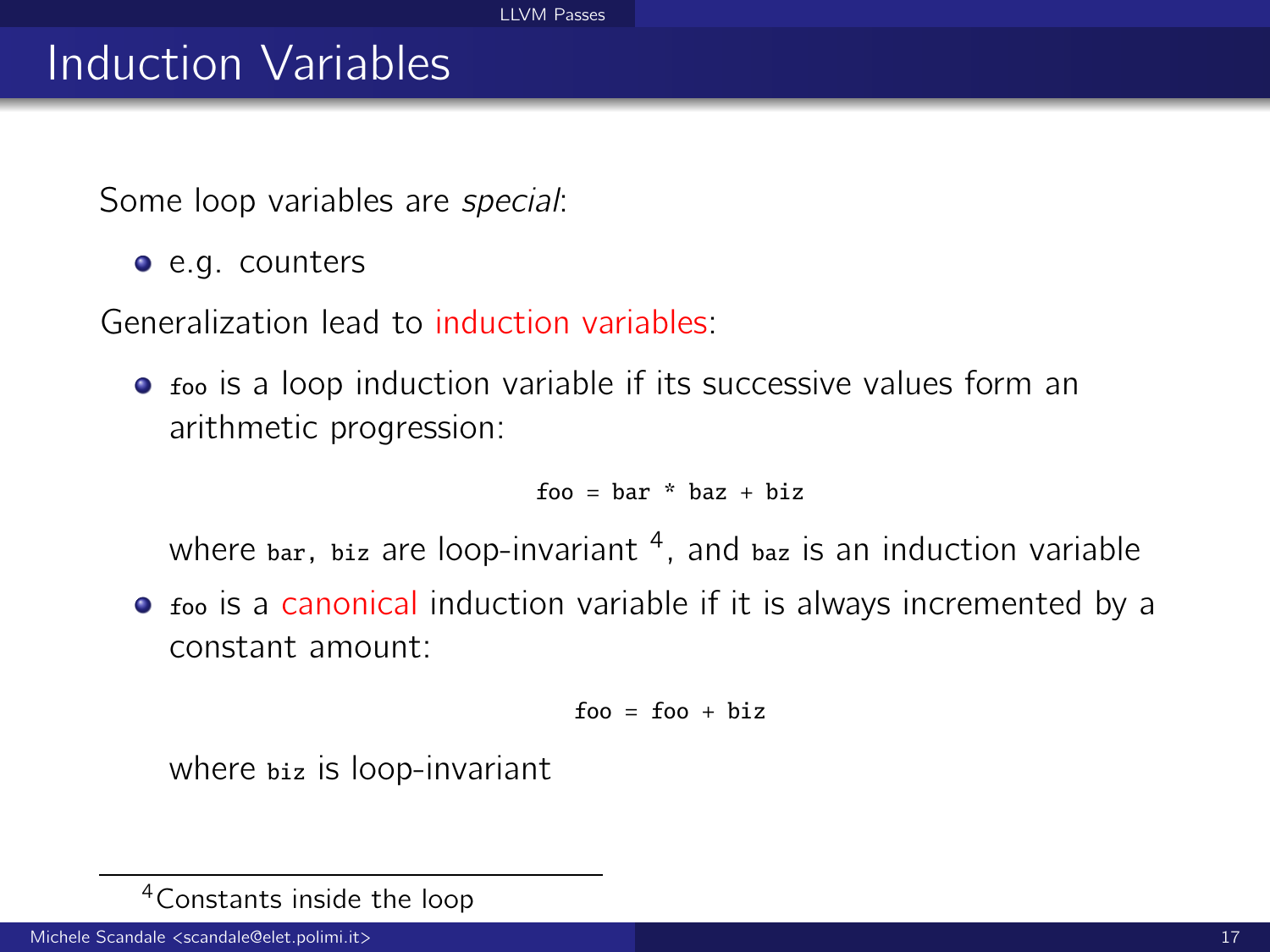# Induction Variable Simplification

Canonical induction variables are used to drive loop execution:

**•** given a loop, the **indvars** pass tries to find its canonical induction variable

With respect to theory, LLVM canonical induction variable is:

- $\bullet$  initialized to  $\circ$
- incremented by 1 at each loop iteration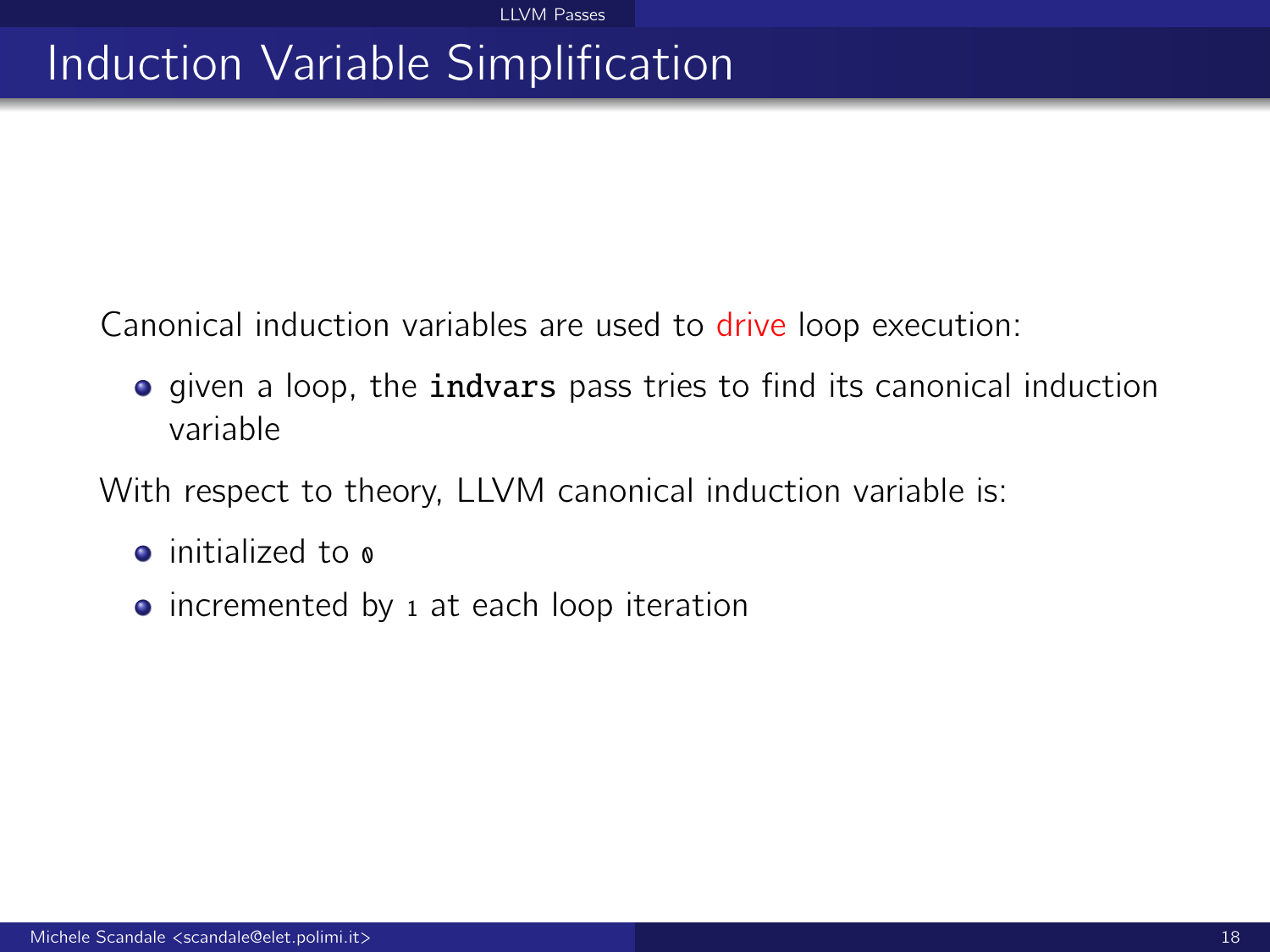Normalization passes running order:

- **1** mem2reg: limit use of memory, increasing the effectiveness of subsequent passes
- 2 loop-simplify: canonicalize loop shape, lower burden of writing passes
- **3** lcssa: keep effects of subsequent loop optimizations local, limiting overhead of maintaining SSA form
- **4** indvars: normalize induction variables, highlighting the canonical induction variable

Other normalization passes available:

• try running opt -help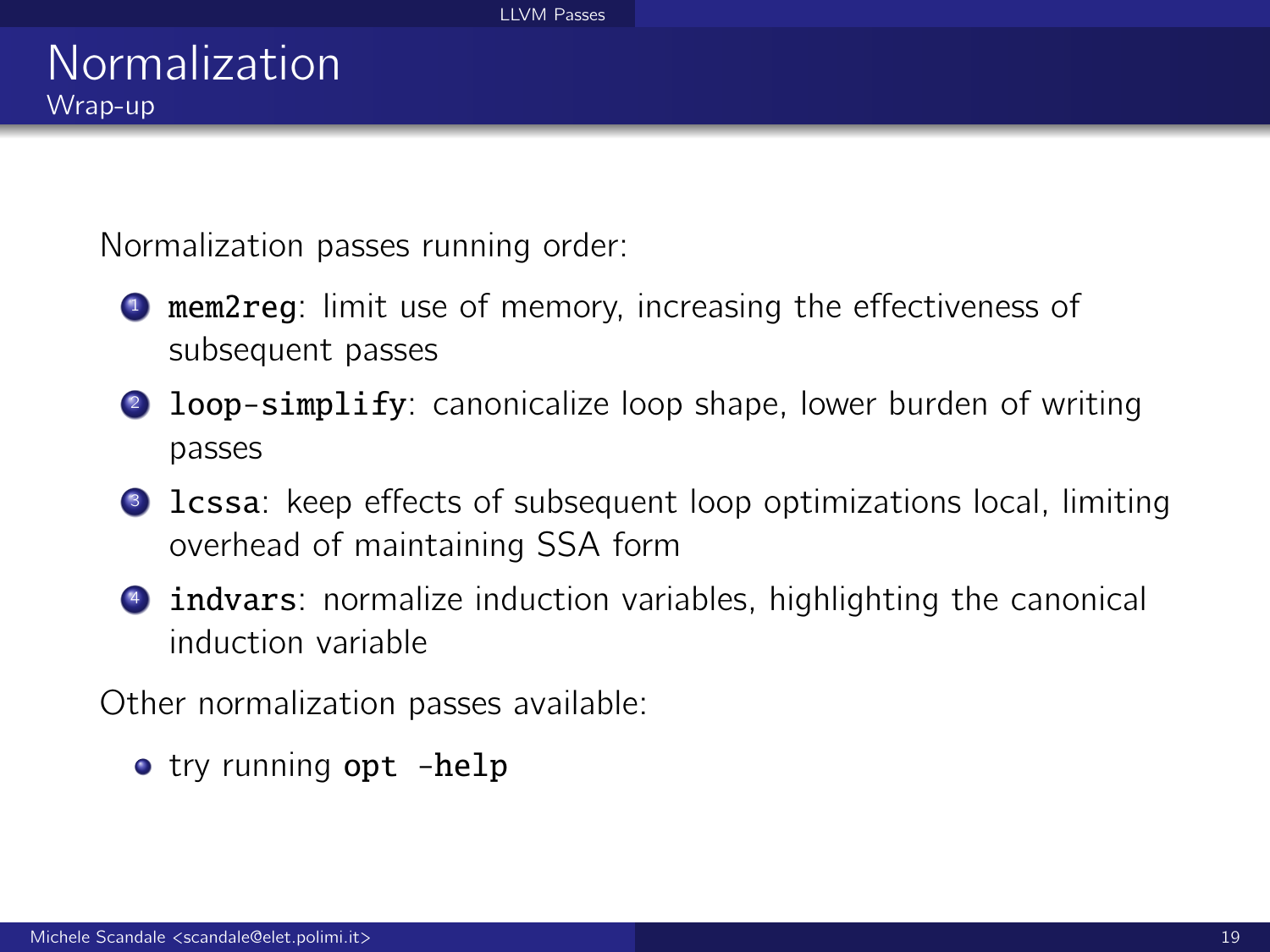# <span id="page-19-0"></span>**Contents**

<sup>1</sup> [Normalization Passes](#page-1-0)

2 [Analysis Passes](#page-19-0)



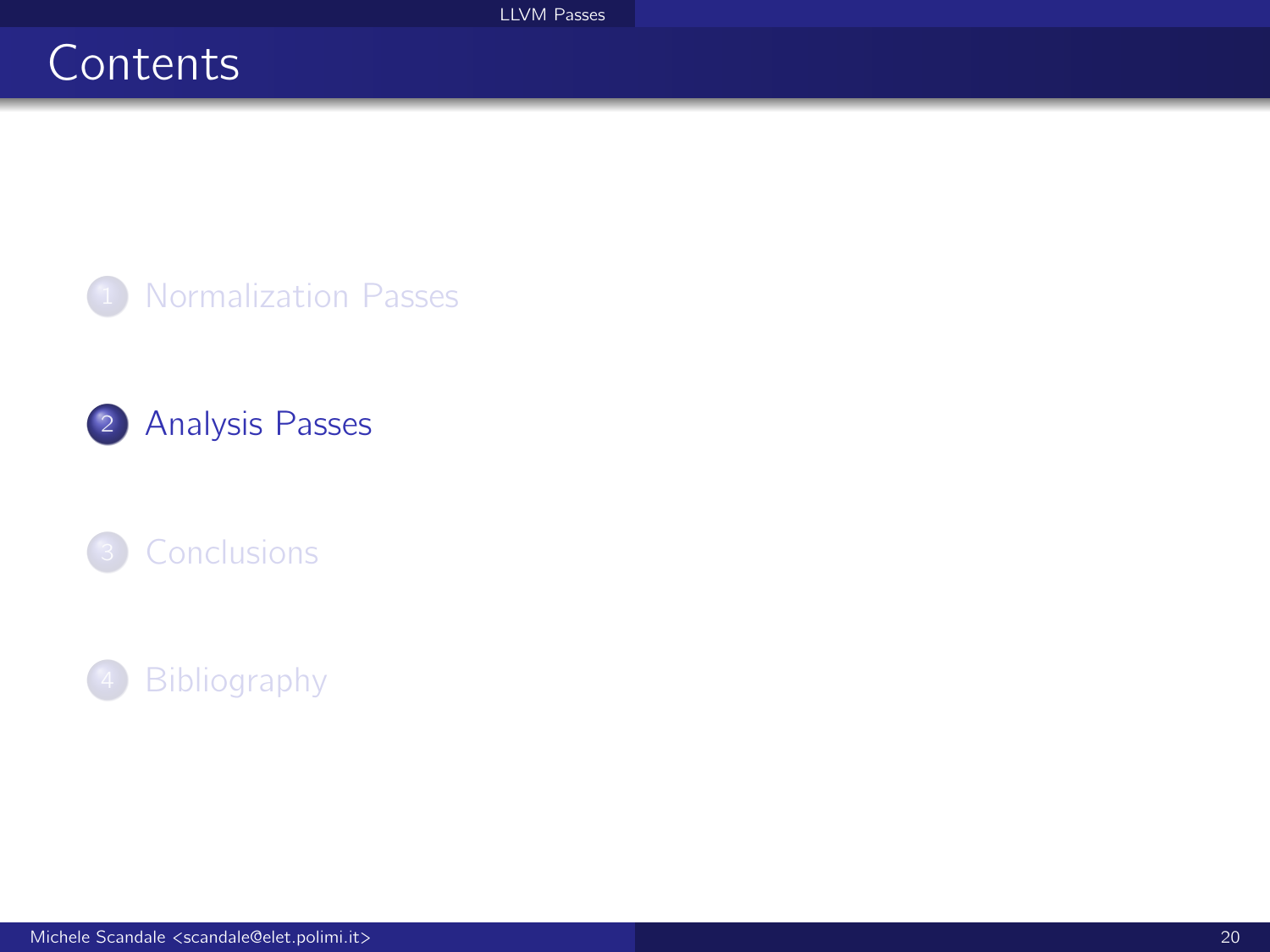# Checking Input Properties

Analysis basically allows to:

- **derive information and properties of the input**
- **•** verify properties of input

Keeping analysis information is expensive:

- **tuned algorithms updates analysis information when an** optimization invalidates them
- **•** incrementally updating analysis is cheaper than recomputing them

Many LLVM analysis supports incremental updates:

- **•** this is an optimization
- **•** forget this feature for the home-work
- focus on information provided by analysis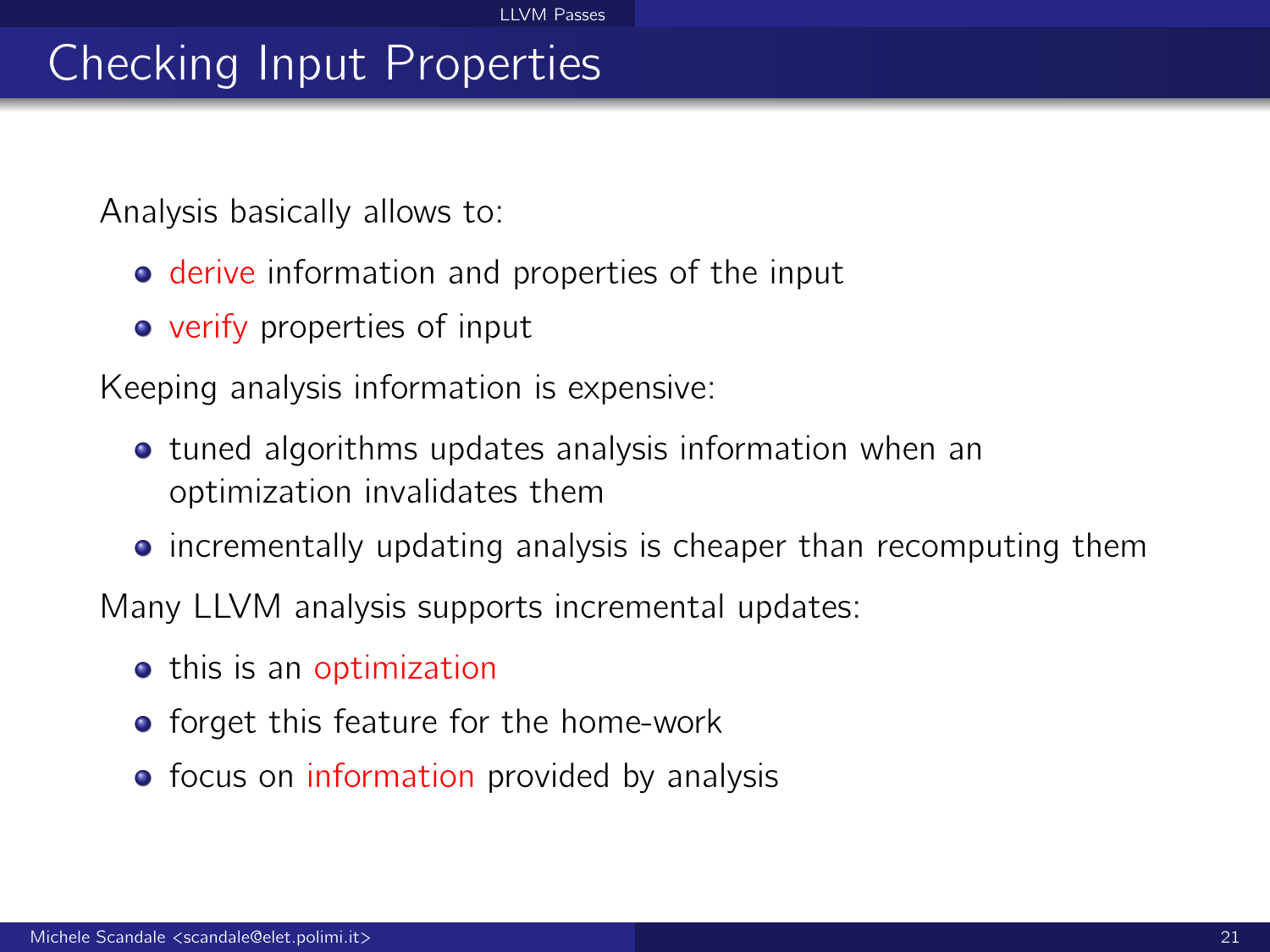# Useful Analysis

We will see the following passes:

Analysis

| Pass                | <b>Switch</b>    | <b>Transitive</b> |
|---------------------|------------------|-------------------|
| Control flow graph  | none             | No                |
| Dominator tree      | domtree          | No                |
| Post-dominator tree | postdomtree      | No                |
| Loop information    | loops            | Yes               |
| Scalar evolution    | scalar-evolution | Yes               |
| Alias analysis      | special          | Yes               |
| Memory dependence   | memdep           | Yes               |

Requiring analysis by transitivity:

yes llvm::AnalysisUsage::addRequiredTransitive<T>()

no llvm::AnalysisUsage::addRequired<T>()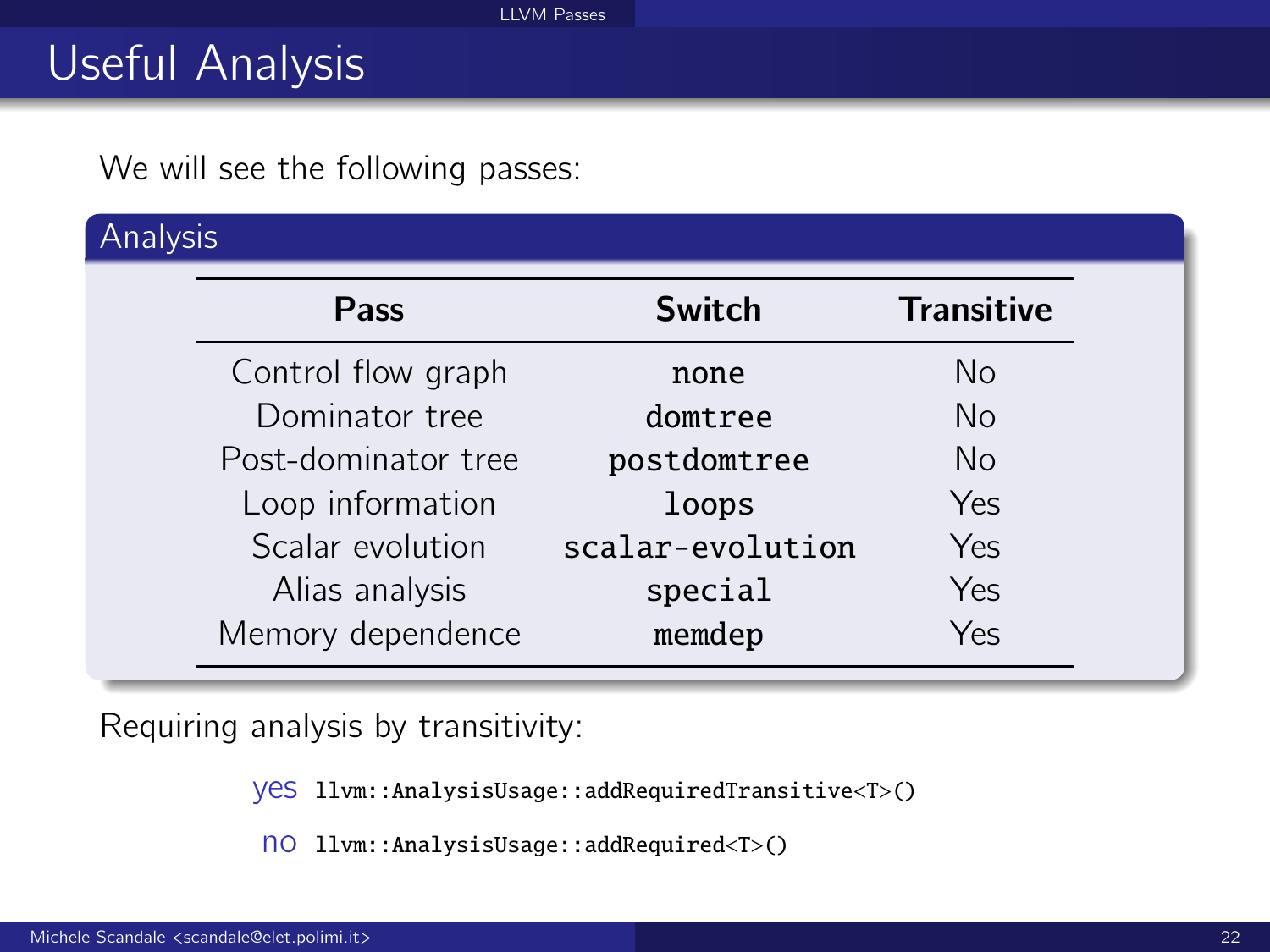# Control Flow Graph

The Control Flow Graph is implicitly maintained by LLVM:

• no specific pass to build it

Recap:

- **CFG** for a function is a set of basic blocks
- a basic block is a set of instructions

Functions and basic blocks acts like containers:

- **O** STL-like accessors: front(), back(), size(), ...
- STL-like iterators: begin(), end()

Each contained element is aware of its container:

 $\bullet$  qetParent()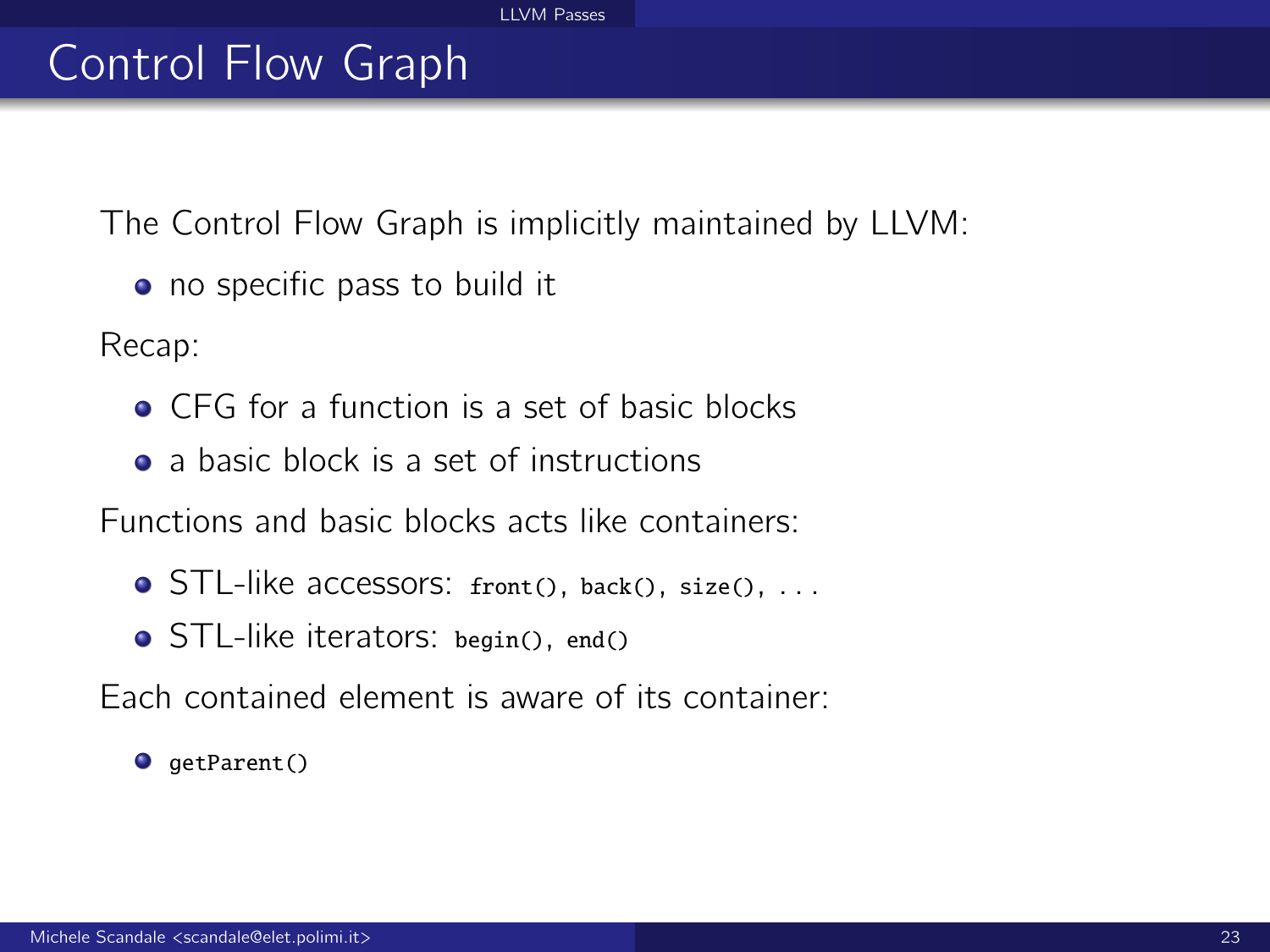### Control Flow Graph **Walking**

Every CFG has an entry basic block:

- **a** the first executed basic block
- $\bullet$  it is the root/source of the graph
- get it with llvm::Function::getEntryBlock()

More than one exit blocks can be generated:

- **Their terminator instructions are rets**
- they are the leaves/sinks of the graph
- use llvm::BasicBlock::getTerminator() to get the terminator . . .
- ... then check its real class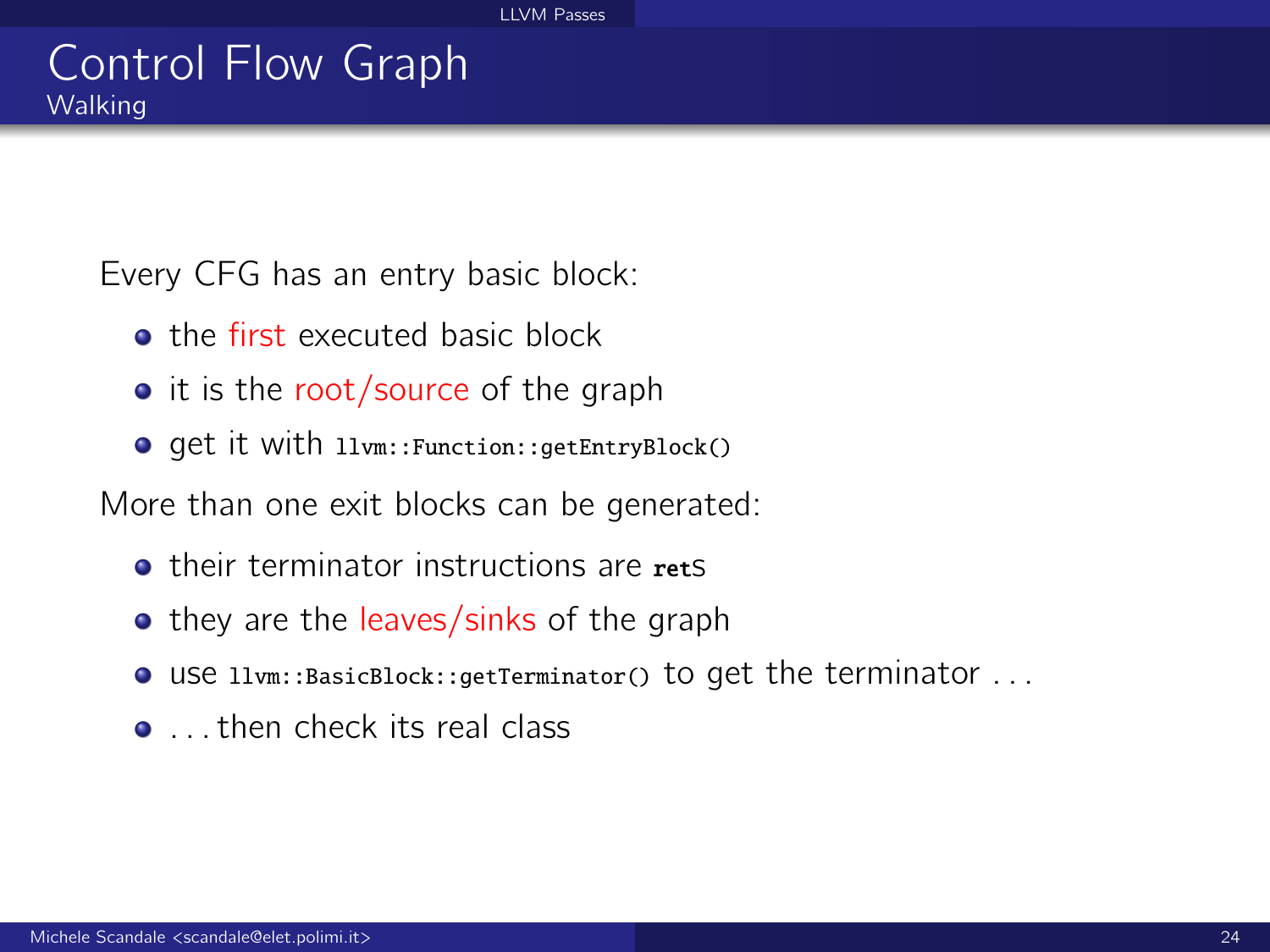For performance reasons, a custom casting framework is used:

you cannot use static\_cast and dynamic\_cast with types/classes provided by LLVM

| LLVM Casting Functions         |                                 |
|--------------------------------|---------------------------------|
| <b>Meaning</b>                 | <b>Function</b>                 |
| Static cast of $x *$ to $x *$  | $X * llvm::cast < X>(Y *)$      |
| Dynamic cast of $x *$ to $x *$ | $X * llvm::dyn\_cast < X>(Y *)$ |
| $\vert$ s y an x?              | <b>bool</b> $llvm::isa(Y^*)$    |

Example:

 $\bullet$  is BB a sink?

llvm::isa<llvm::ReturnInst>(BB.getTerminator())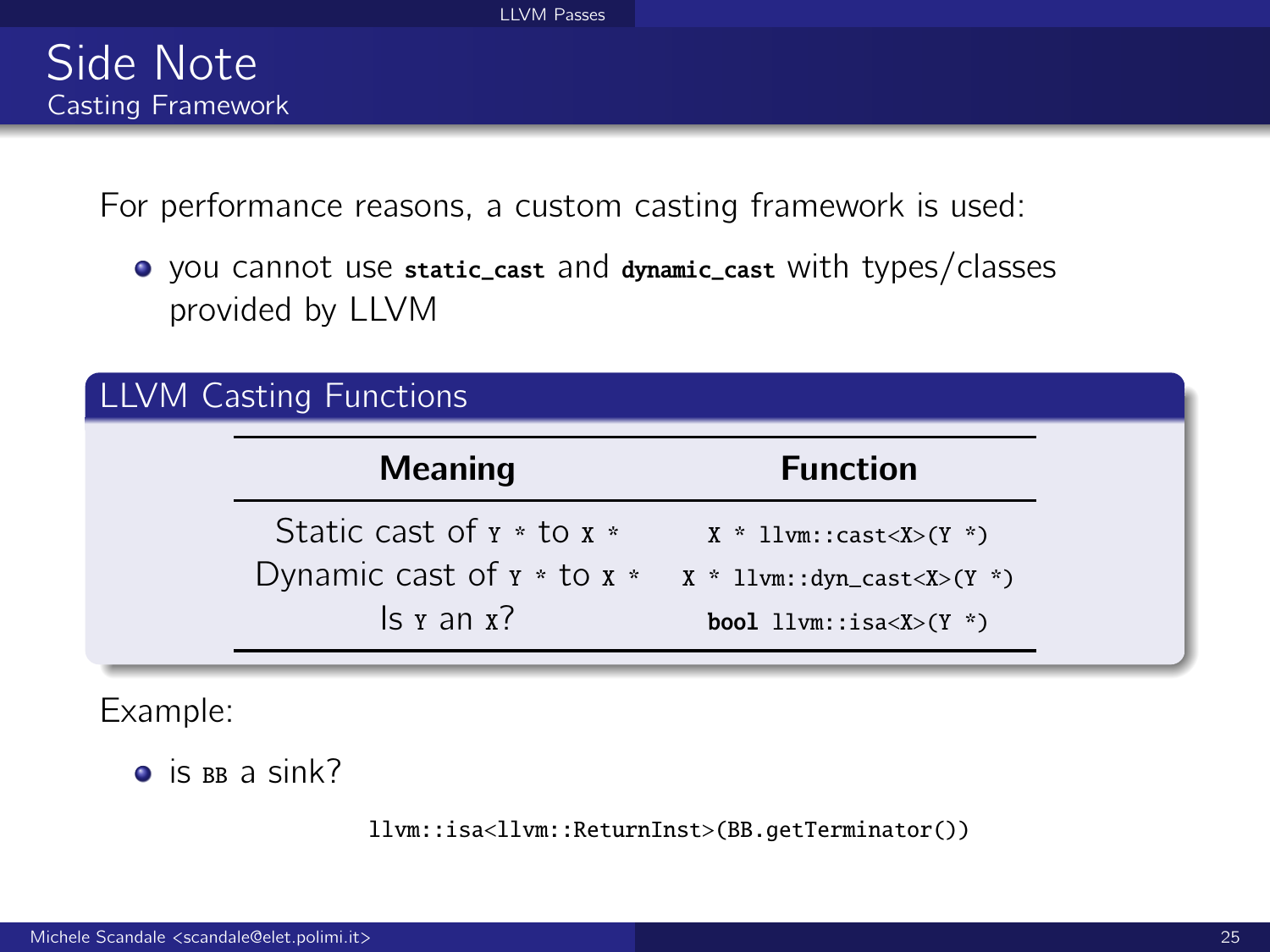### Control Flow Graph Basic Blocks

Every basic block BB has one or more:

predecessors from pred\_begin(BB) to pred\_end(BB)

successors from succ\_begin(BB) to succ\_end(BB)

Convenience accessors directly available in  $11vm::BasicBlock$ :

e.g. llvm::BasicBlock::getUniquePredecessor()

Other convenience member functions:

- moving a basic block: llvm::BasicBlock::moveBefore(llvm::BasicBlock \*) or llvm::BasicBlock::moveAfter(llvm::BasicBlock \*)
- split a basic block:

llvm::BasicBlock::splitBasicBlock(llvm::BasicBlock::iterator)

 $\bullet$  . . .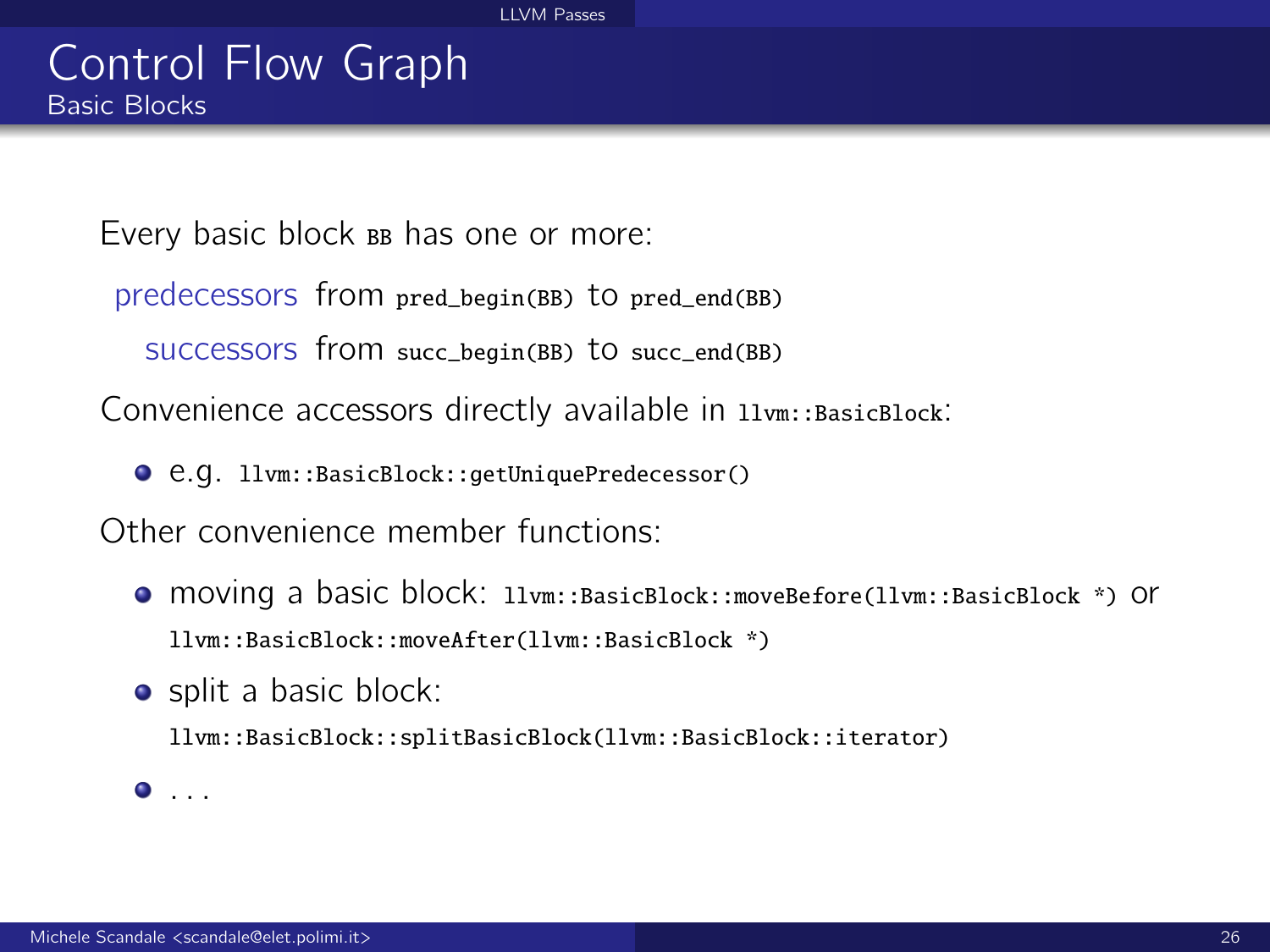#### Control Flow Graph **Instructions**

The llvm::Instruction class define common operations:

e.g. getting an operand: llvm::Instruction::getOperand(unsigned)

Subclasses provide specialized accessors:

e.g the load instruction takes an operand that is a pointer: llvm::LoadInst::getPointerOperand()

The value produced by the instruction is the instruction itself:

# Example

Consider:

```
% 6 = load i32* %1, align 4
```
the load is described by an instance of  $11vm$ : LoadInst. That instance also models the %6 variable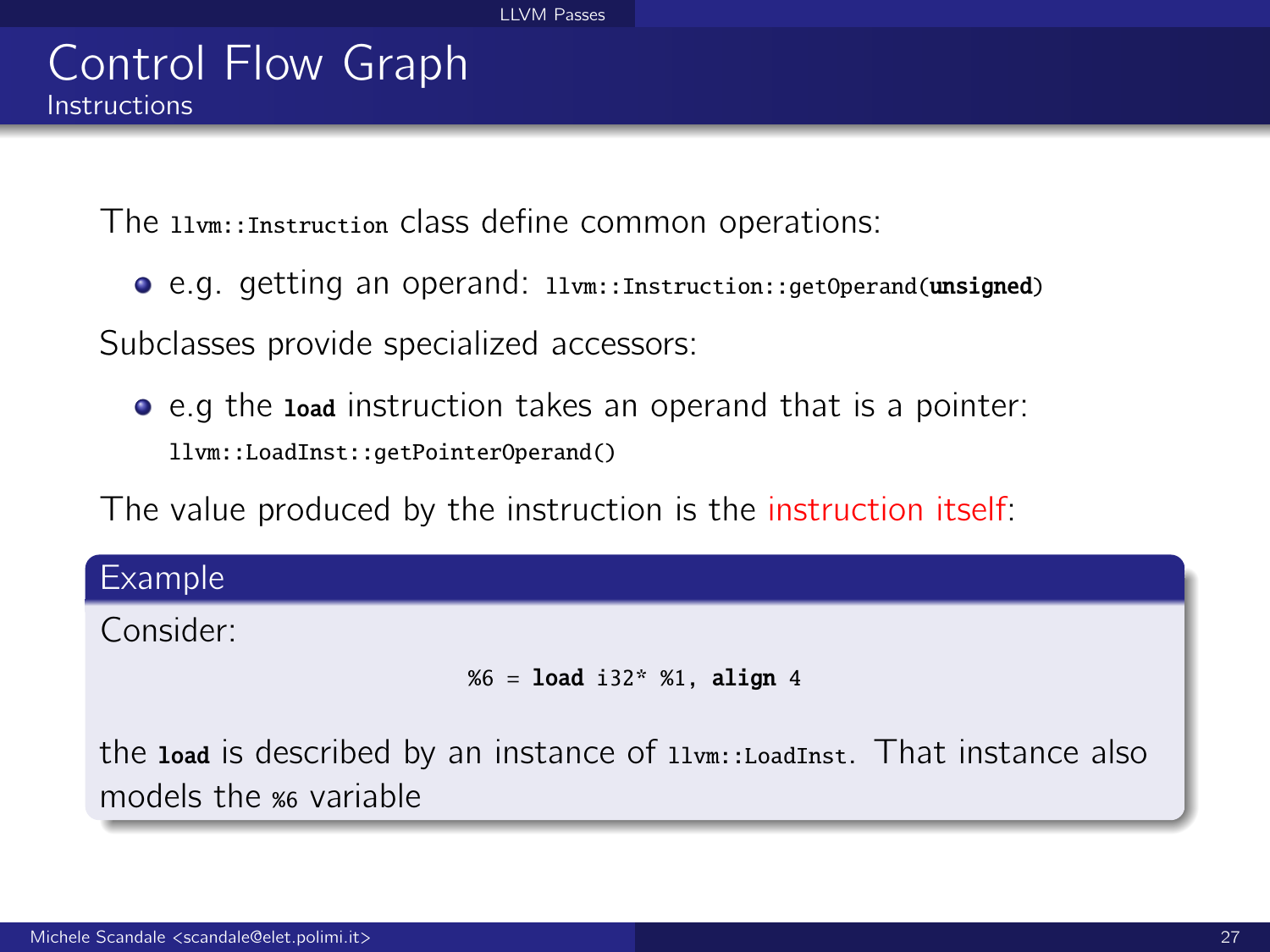Instructions built using:

- $\bullet$  CONStructors e.g. llvm::LoadInst::LoadInst(...)
- factory methods e.g. llvm::GetElementPtrInst::Create(...)

Interface is not homogeneous:

- some instructions support both methods
- others support only one

At build-time, instructions can be:

- appended to a basic block
- inserted after/before a given instruction

Insertion point usually specified as builder last argument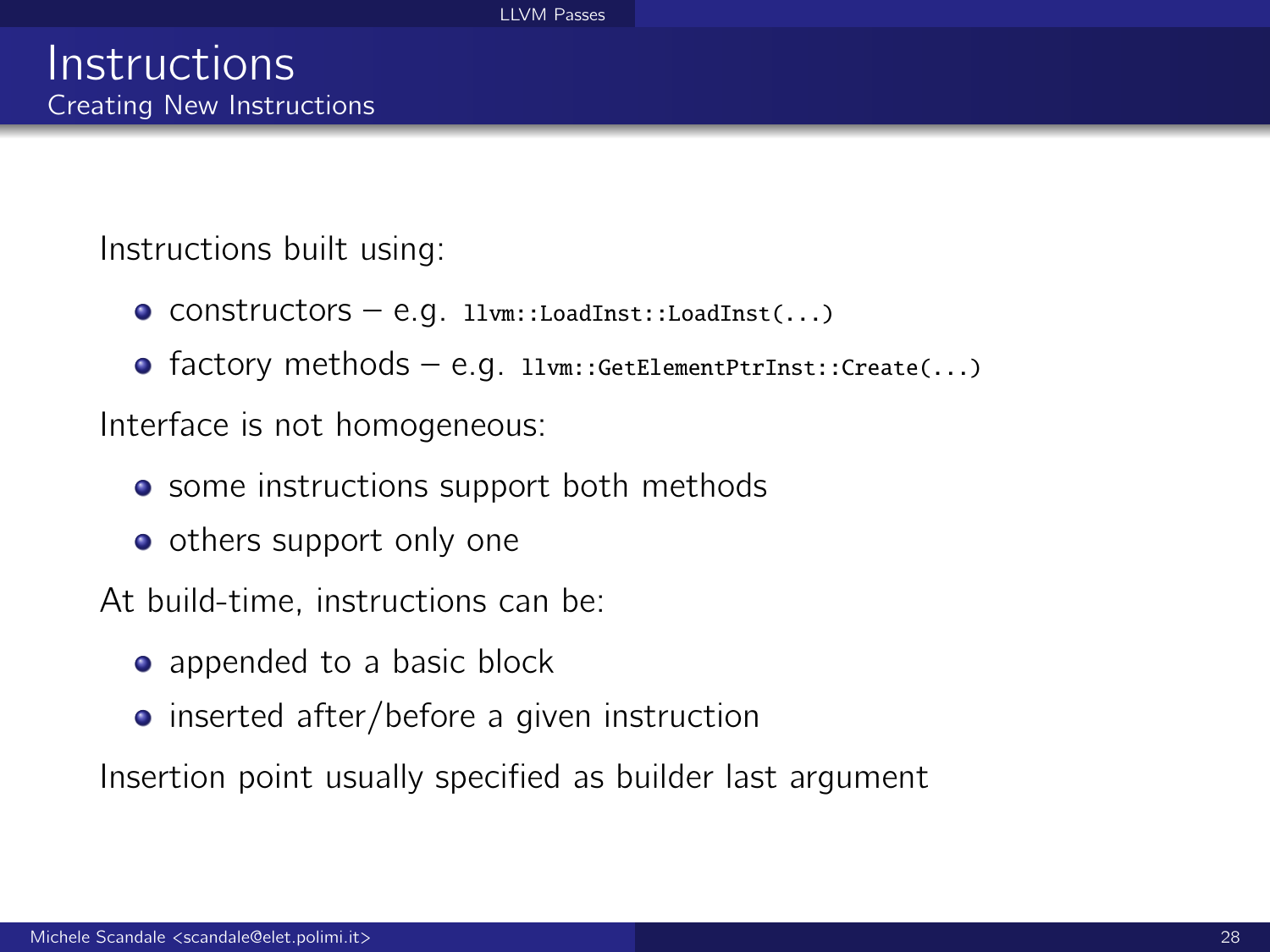LLVM class hierarchy is built around two simple concepts: value something that can be used: 11vm::Value user something that can use: llvm::User

A value is a definition:

llvm::Value::use\_begin(), llvm::Value::use\_end() to visit uses

An user access definitions:

llvm::User::op\_begin(), llvm::User::op\_end() to visit used values Functions: Instructions:

- used by call sites
- uses formal parameters

- **o** define an SSA value
- **o** uses operands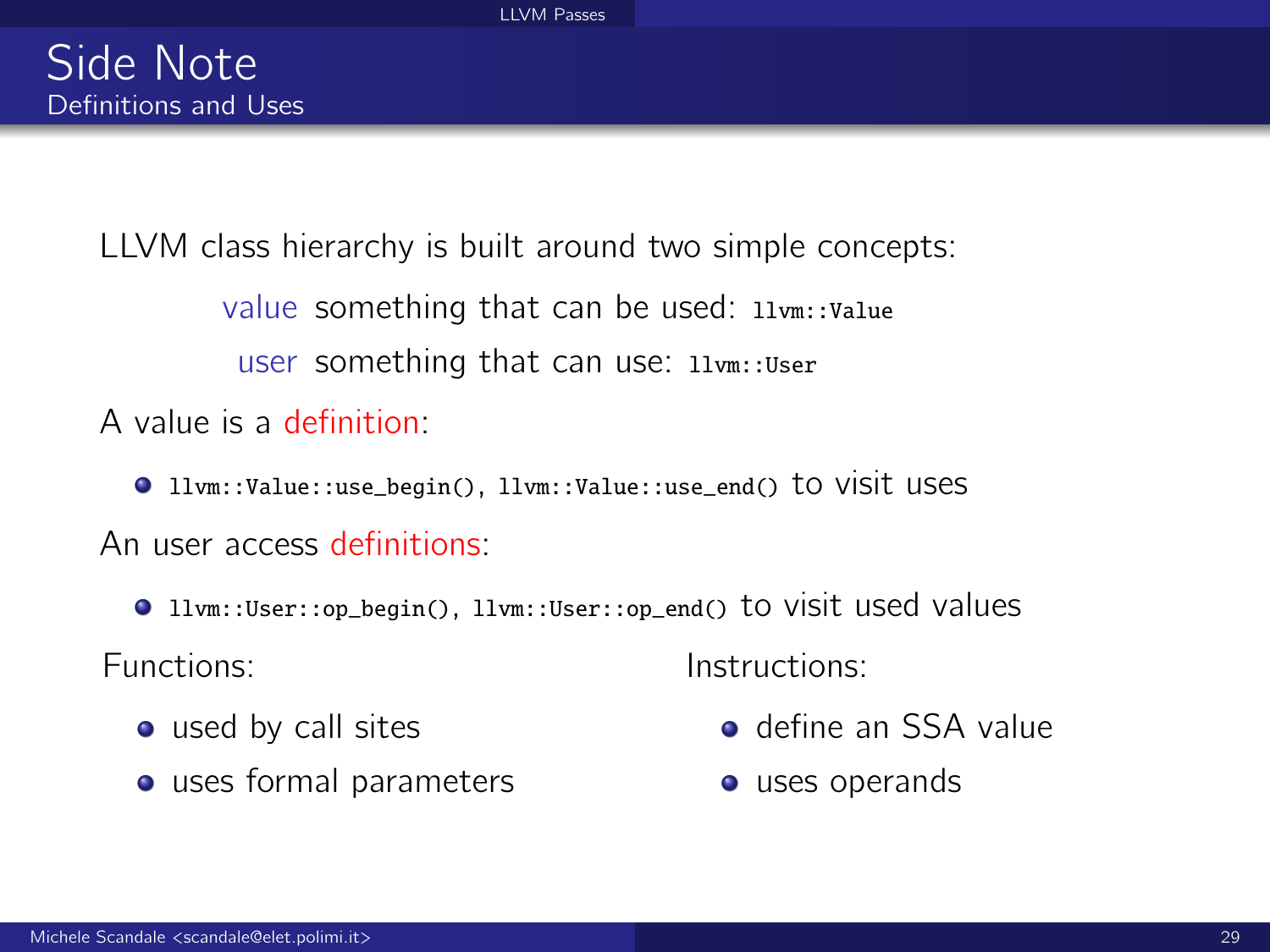Every 11<sub>vm</sub>: value is typed:

use llvm::Value::getType() to get the type

Since every instructions is/define a value:

• instructions are typed

#### Example

Consider:

```
%6 = load i32* %1, align 4
```
the %6 variable actually is the instruction itself. Its type is the type of load return value, i32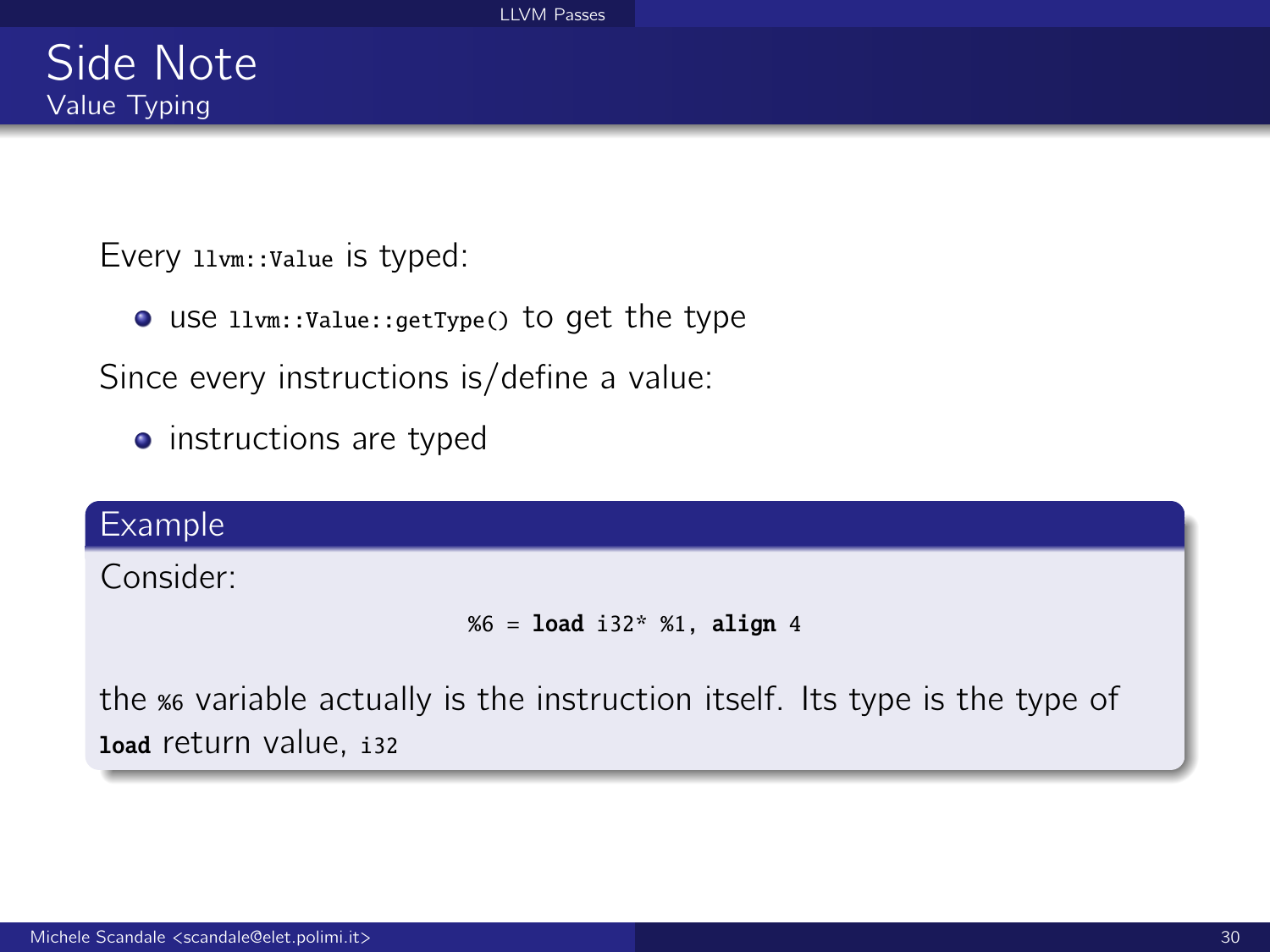#### [LLVM Passes](#page-0-0)

# Dominance Trees

Dominance trees answer to control-related queries:

- **o** is this basic block executed before that?
- **11vm::DominatorTree**

The two trees interface is similar:

- $\bullet$  bool dominates(X  $*$ , X  $*$ )
- bool properlyDominates(X \*, X \*)

Where x is an llym: BasicBlock Of an llym: Instruction

Using opt is possible printing them:

- -view-dom, -dot-dom
- -view-postdom, -dot-postdom
- **o** is this basic block executed after that?
- llvm::PostDominatorTree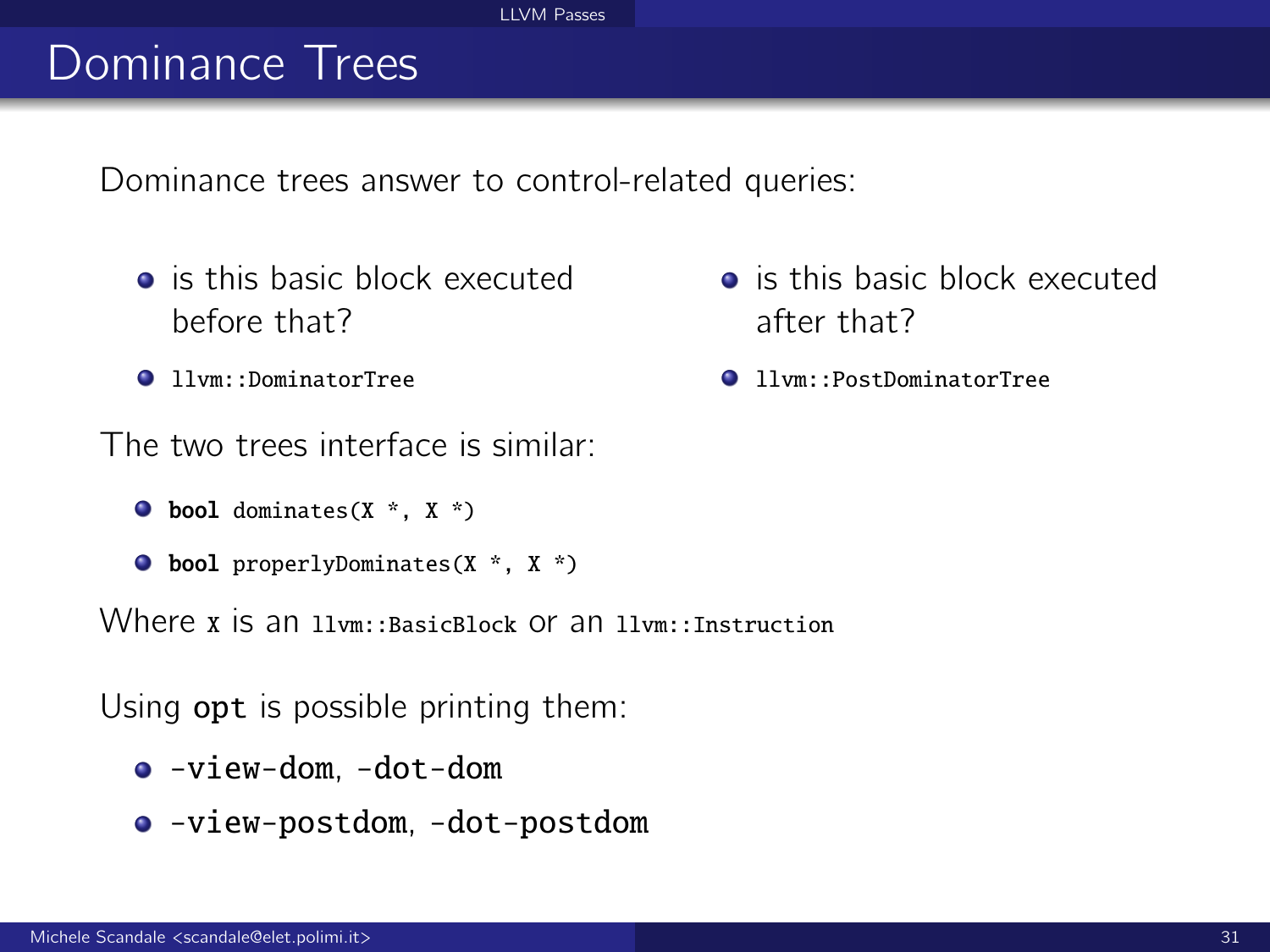# Loop Information

Loop information are represented using two classes:

- **The 11vm::LoopInfo analysis detects natural loops**
- **1** llvm::Loop represents a single loop

Using llvm::LoopInfo it is possible:

- navigate through top-level loops: llvm::LoopInfo::begin(), llvm::LoopInfo::end()
- **e** get the loop for a given basic block: llvm::LoopInfo::operator[](llvm::BasicBlock \*)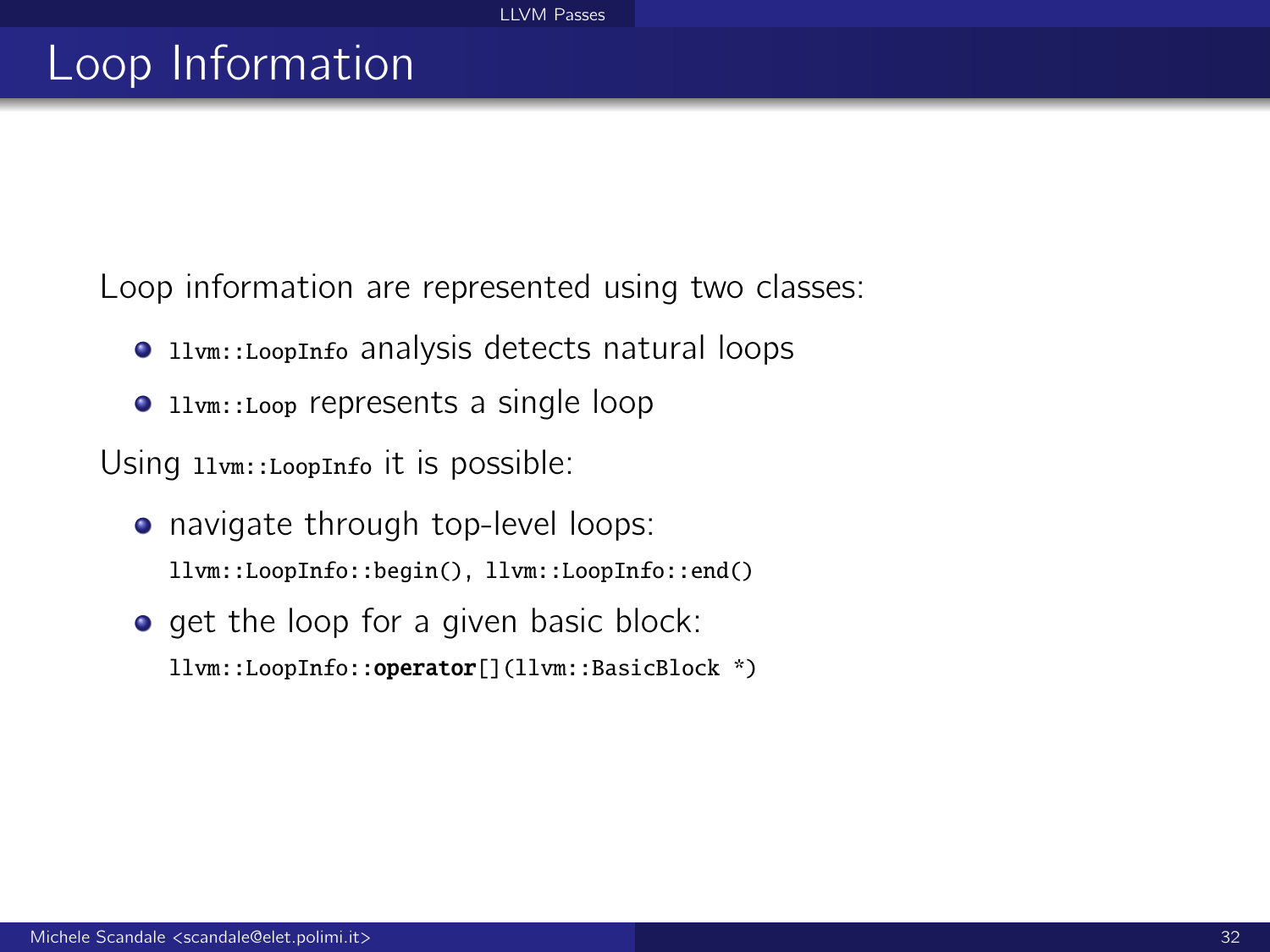### Loop Information Nesting Tree

Loops are represented in a nesting tree:





Nest navigation:

- children loops: llvm::Loop::begin(), llvm::Loop::end()
- parent loop: llvm::Loop::getParentLoop()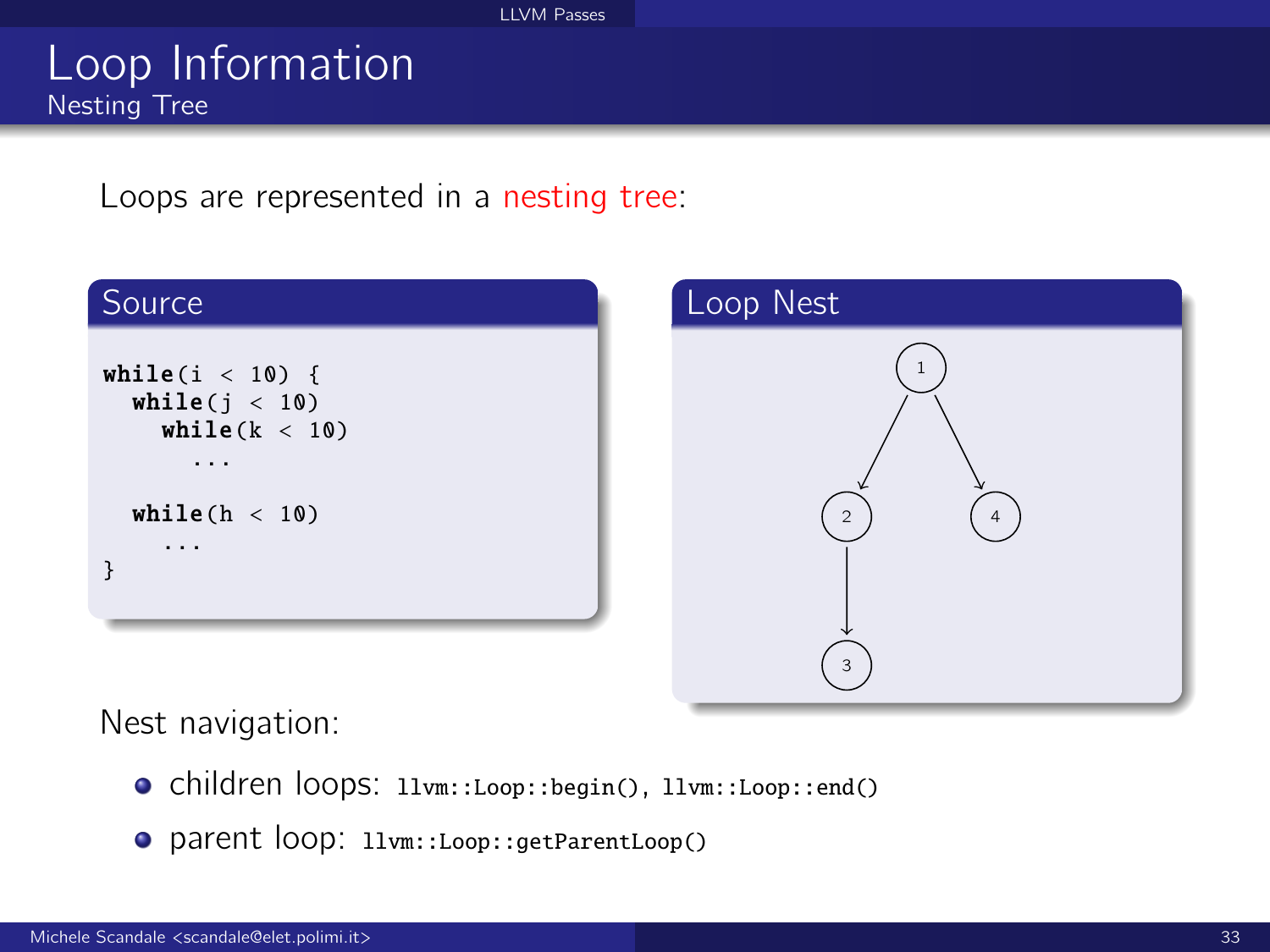Accessors for relevant nodes also available:

pre-header llvm::Loop:getLoopPreheader()

header llvm::Loop::getHeader()

latch llvm::Loop::getLoopLatch()

exiting llvm::Loop::getLoopExiting(),

llvm::Loop::getExitingBlocks(...)

exit llvm::Loop::getExitBlock()

llvm::Loop::getExitBlocks(...)

Loop basic blocks accessible via:

iterators llvm::Loop::block\_begin(),

llvm::Loop::block\_end()

vector std::vector<llvm::BasicBlock \*> &llvm::Loop::getBlocks()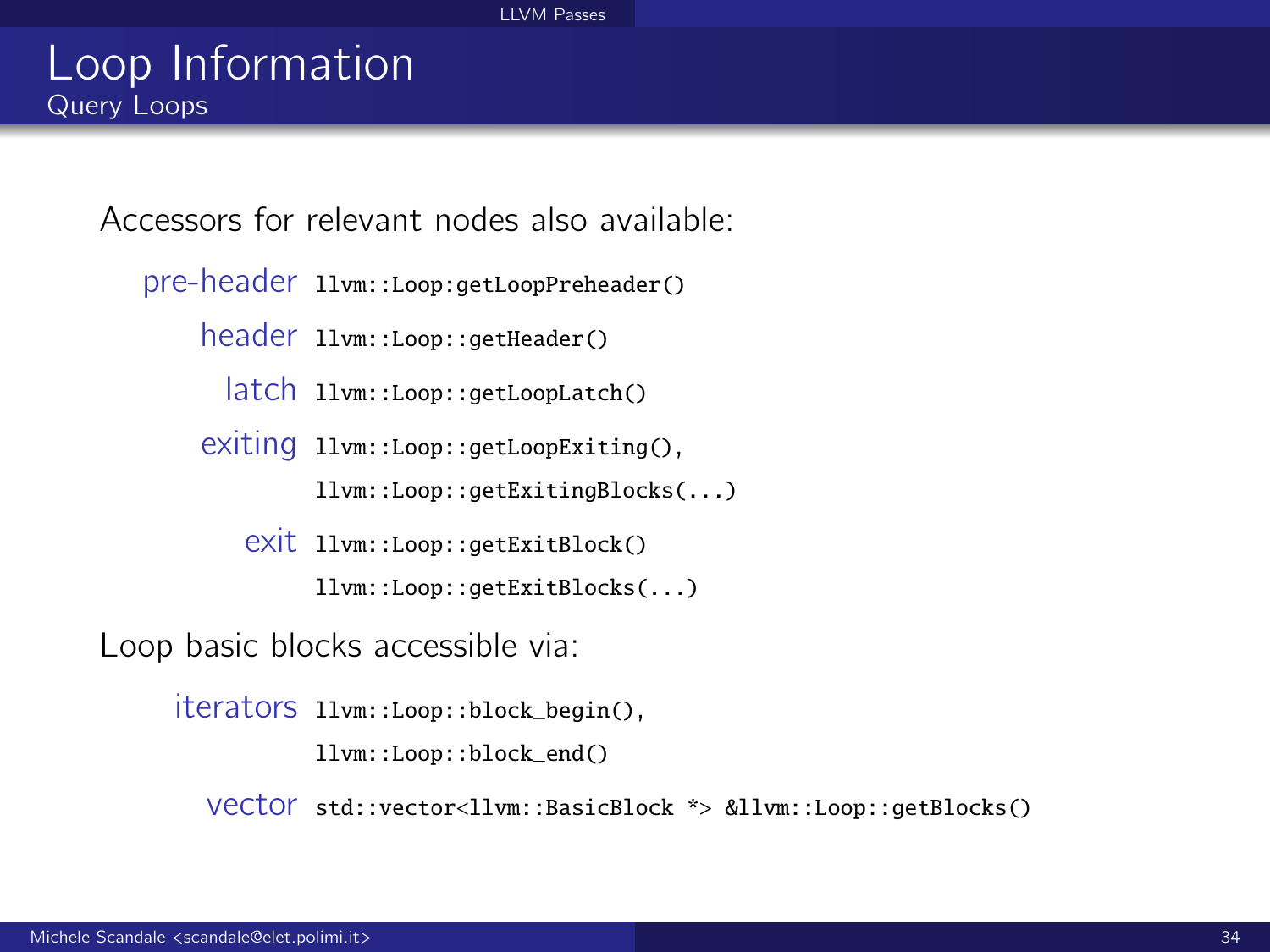#### [LLVM Passes](#page-0-0)

# Scalar Evolution

The SCalar EVolution framework:

- represents scalar expressions
- supports recursive updates
- **•** lower burden of explicitly handling expressions composition
- is designed to support general induction variables

#### Example

```
\ddot{\phantom{0}}for.cond:
   % i.0 = phi [ 0, % entry ], [ % i. inc, % for. inc]%cond = icmp ne %i.0.10br %cond. label %for.body. label %for.end
 for inc:
   % i.inc = add nsw % i.0.1br label %for.cond
 for end:
   ...
```
SCEV for  $%$ <sub>3</sub>.0:

- initial value 0
- incremented
- by 1 at each iteration
- **e** final value 10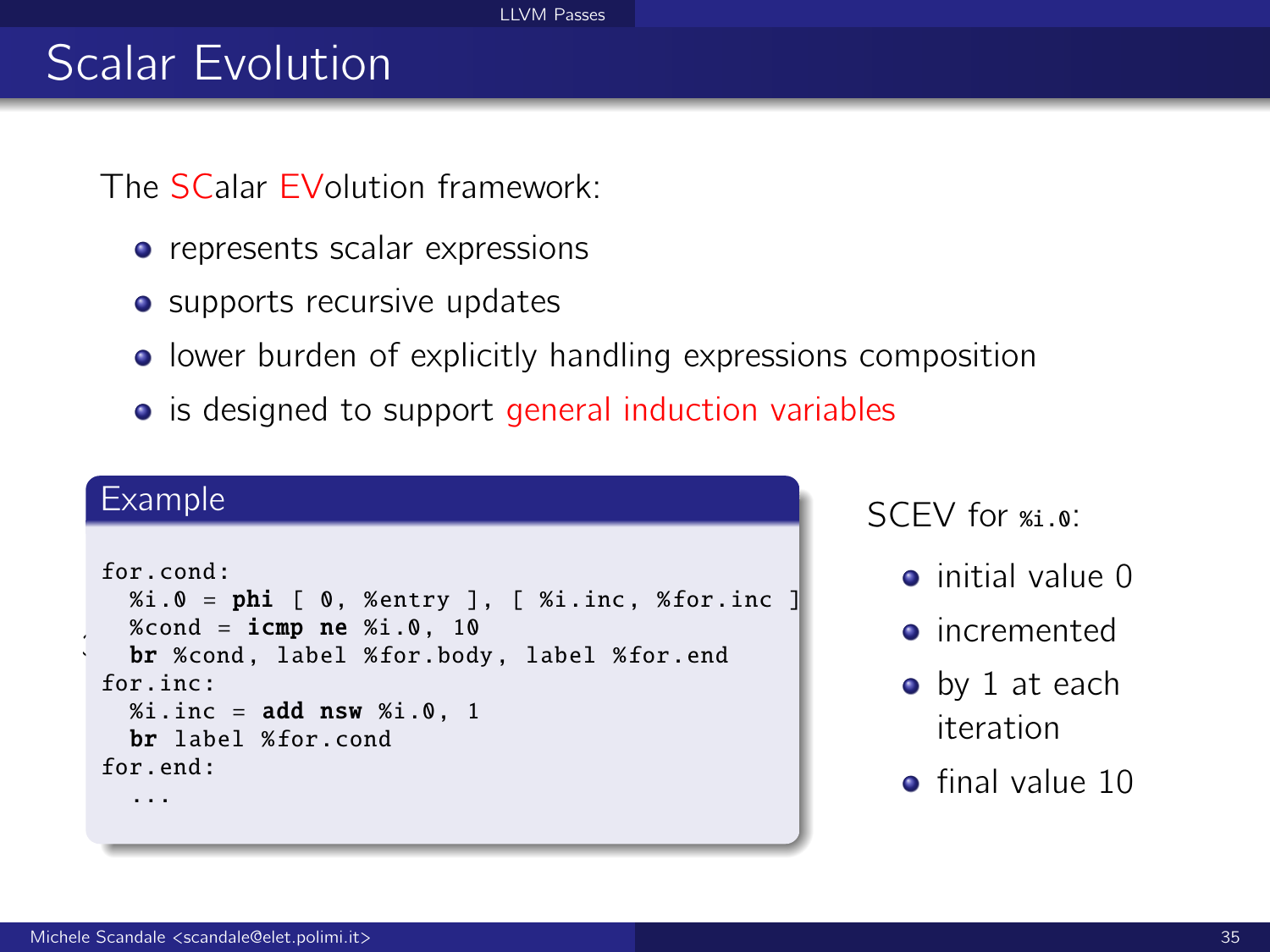### Scalar Evolution Example

#### Source

```
void foo() {
  int bar [10][20];
  for(int i = 0; i < 10; +i)
    for(int i = 0; i < 20; ++i)
      bar[i][i] = 0:
}
```
SCEV {A,B,C}<%D>:

- $\bullet$  A initial
- **B** operator
- c operand
- **D** defining BB

#### Induction Variables

```
%i.0 = phi i32 [ 0, %entry ], [ %inc6 , %for.inc5 ]
\leftarrow > {0, +, 1}<nuw><nsw><%for.cond> Exits: 10
% j.0 = phi i32 [ 0, % for.body ], [ % inc, % for.inc ]\left(-\right) {0, +, 1}<nuw><nsw><%for.cond1> Exits: 20
```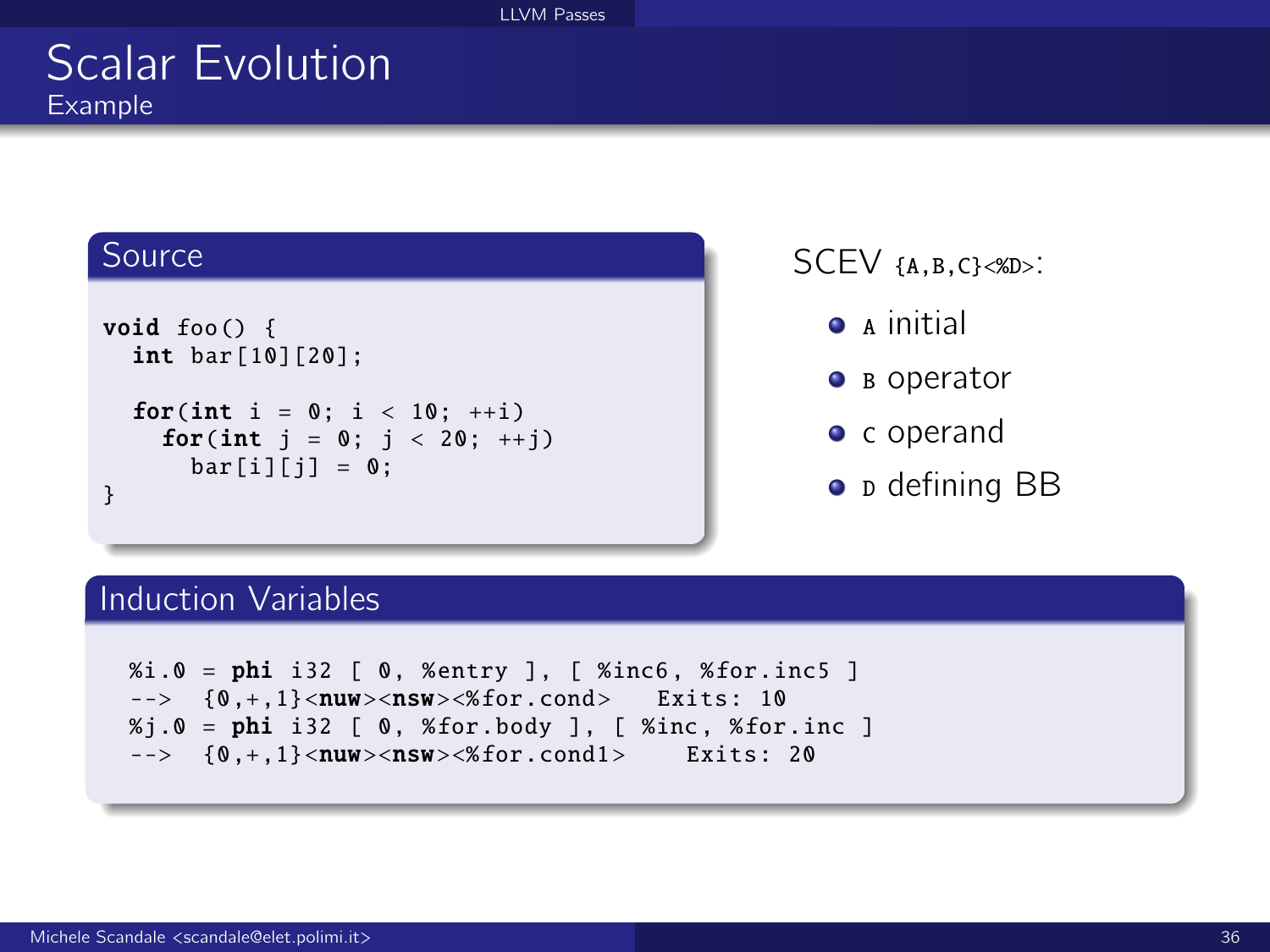The scalar evolution framework manages any scalar expression:

### Pointer SCEVs

```
rravidx = \texttt{getelement} \{ \ldots \} %bar, i32 0, i32 %i.0
  --> {%bar, +, 80} <nsw><%for.cond> Exits: {%bar, +, 80} <nsw><%for.cond>
  %arrayidx4 = getelementptr {...} %arrayidx, i32 0, i32 %j.0
  \left\{ {\{\%bar},+,{80}\}<\textbf{nsw}>\{\%for.cond>,+,4\}<\textbf{nsw}>\{\%for.cond\} \right\}Exits: \{(80 + %bar), +, 80\} < nw > < % for.cond >
```
SCEV is an analysis used for common optimizations:

- induction variable substitution
- **o** strength reduction
- **•** vectorization

. . .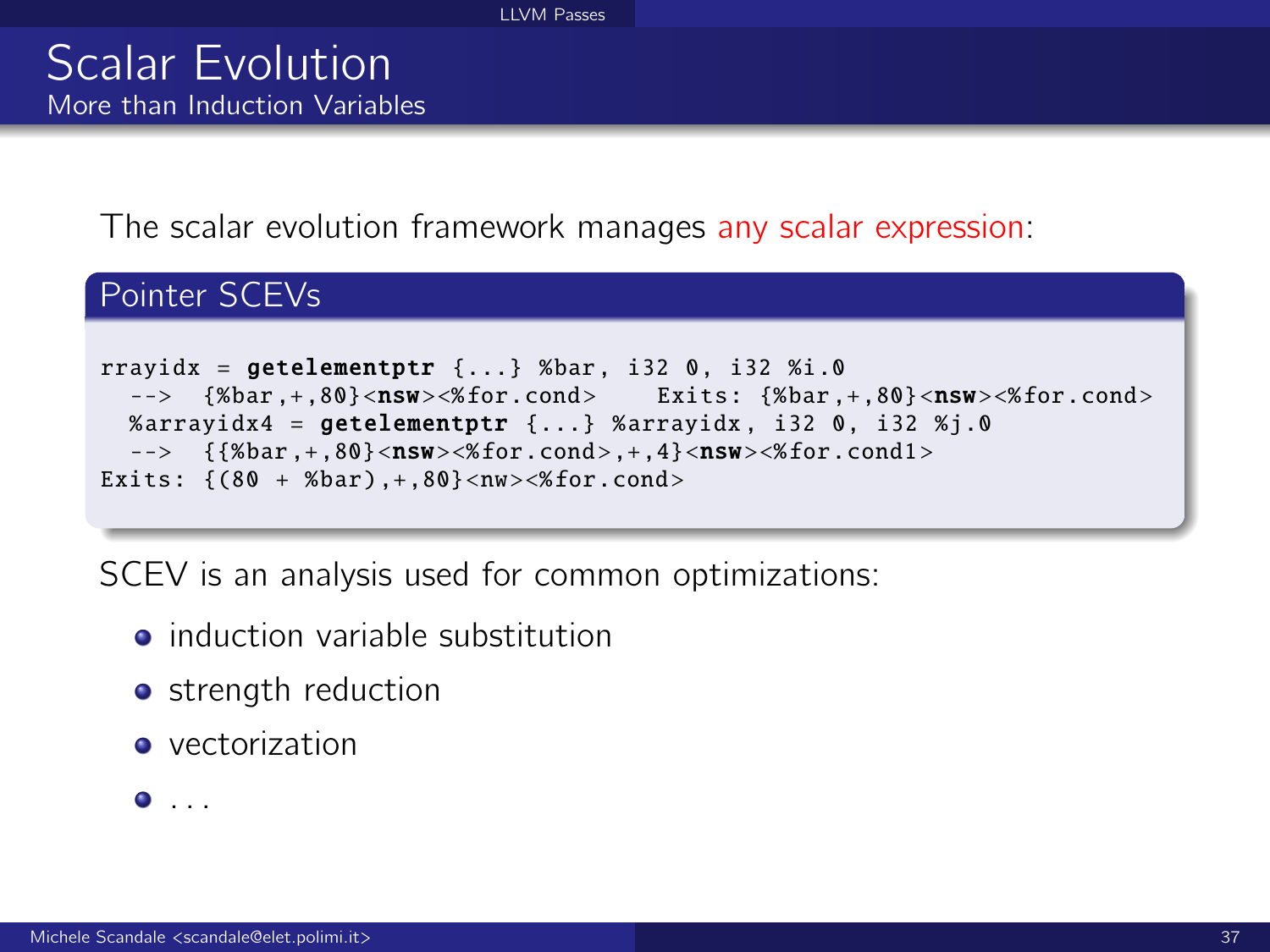SCEVs are modeled by the  $l1vm::SCEV$  class:

- a subclass for each kind of SCEV: e.g. 11vm::SCEVAddExpr
- **•** instantiation disabled
- A SCEV actually is a tree of SCEVs:
	- $\bullet$  {(80 + %bar), +, 80} = {%1, +, 80}, %1 = 80 + %bar

Tree leaves:

```
constant llvm::SCEVConstant: e.g. 80
unknown<sup>5</sup> llvm::SCEVUnknown: e.g. %bar
```
SCEV tree explorable through the visitor pattern:

```
1lvm::SCEVVisitor
```
<sup>5</sup>Not further splittable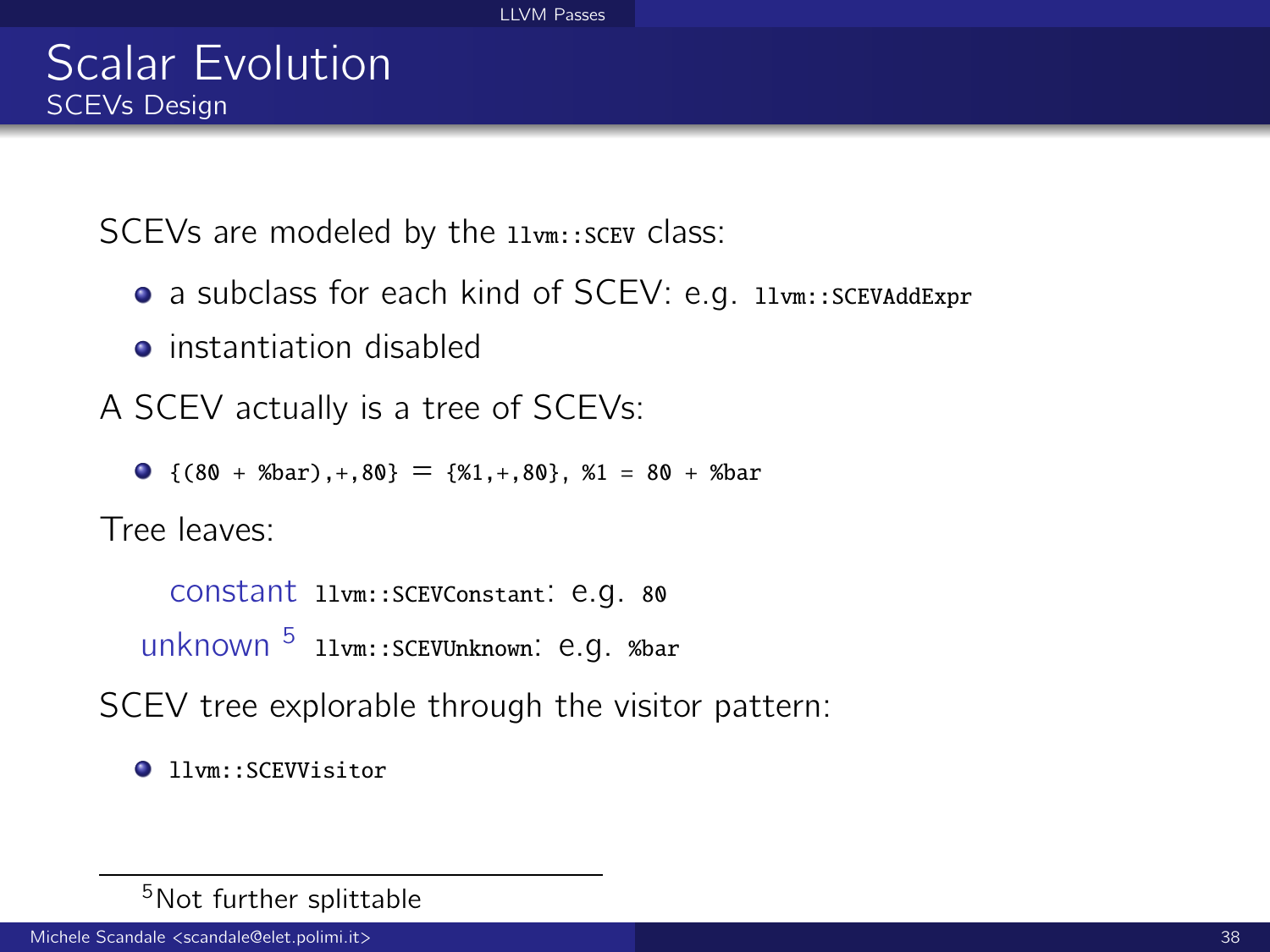The llvm::ScalarEvolution class:

- analyzes SCEVs for a llvm::Function
- **o** builds SCEVs for values:

llvm::ScalarEvolution::getSCEV(llvm::Value \*)

**o** creates new SCEVs:

llvm::ScalarEvolution::getConstant(llvm::ConstantInt \*) llvm::ScalarEvolution::getAddExpr(llvm::SCEV \*, llvm::SCEV \*)

. . .

. . .

o gets important SCEVs:

llvm::ScalarEvolution::getBackedgeTakenCount(llvm::Loop \*) llvm::ScalarEvolution::getPointerBase(llvm::SCEV \*)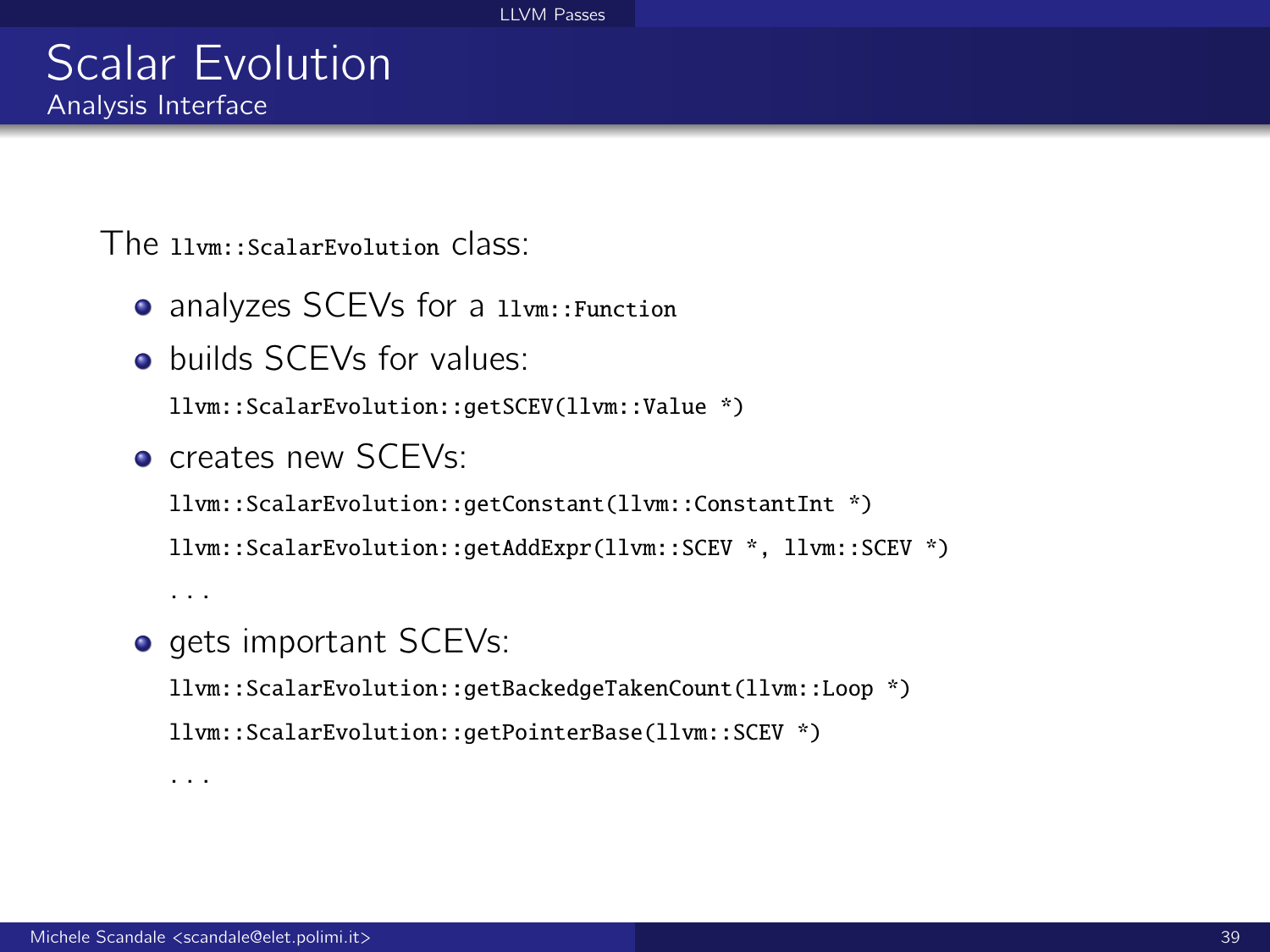# Alias Analysis

Let  $X$  be an instruction accessing a memory location:

• is there another instruction accessing the same location?

Alias analysis tries to answer the question:

application memory operation scheduling problem often fails

Different algorithms for alias analysis:

- $\bullet$  common interface llvm::AliasAnalysis for all algorithms
- $\bullet$  by default, basic alias analyzer basicaa is used

#### Requiring Alias Analysis

AU. addRequiredTransitive <llvm :: AliasAnalysis >();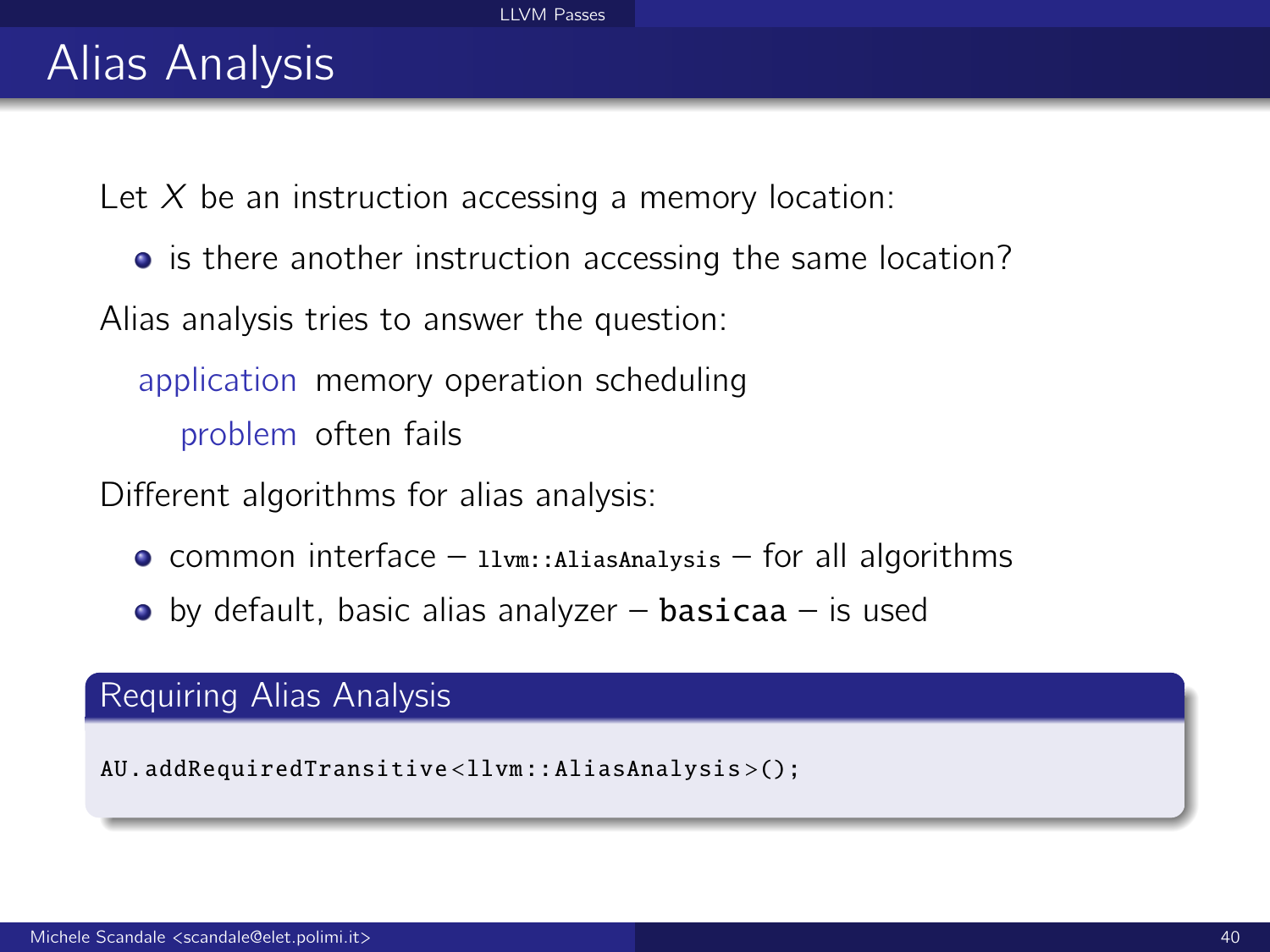

Basic building block is llvm::AliasAnalysis::Location:

- address: e.g. %a
- **o** size: e.g. 2 bytes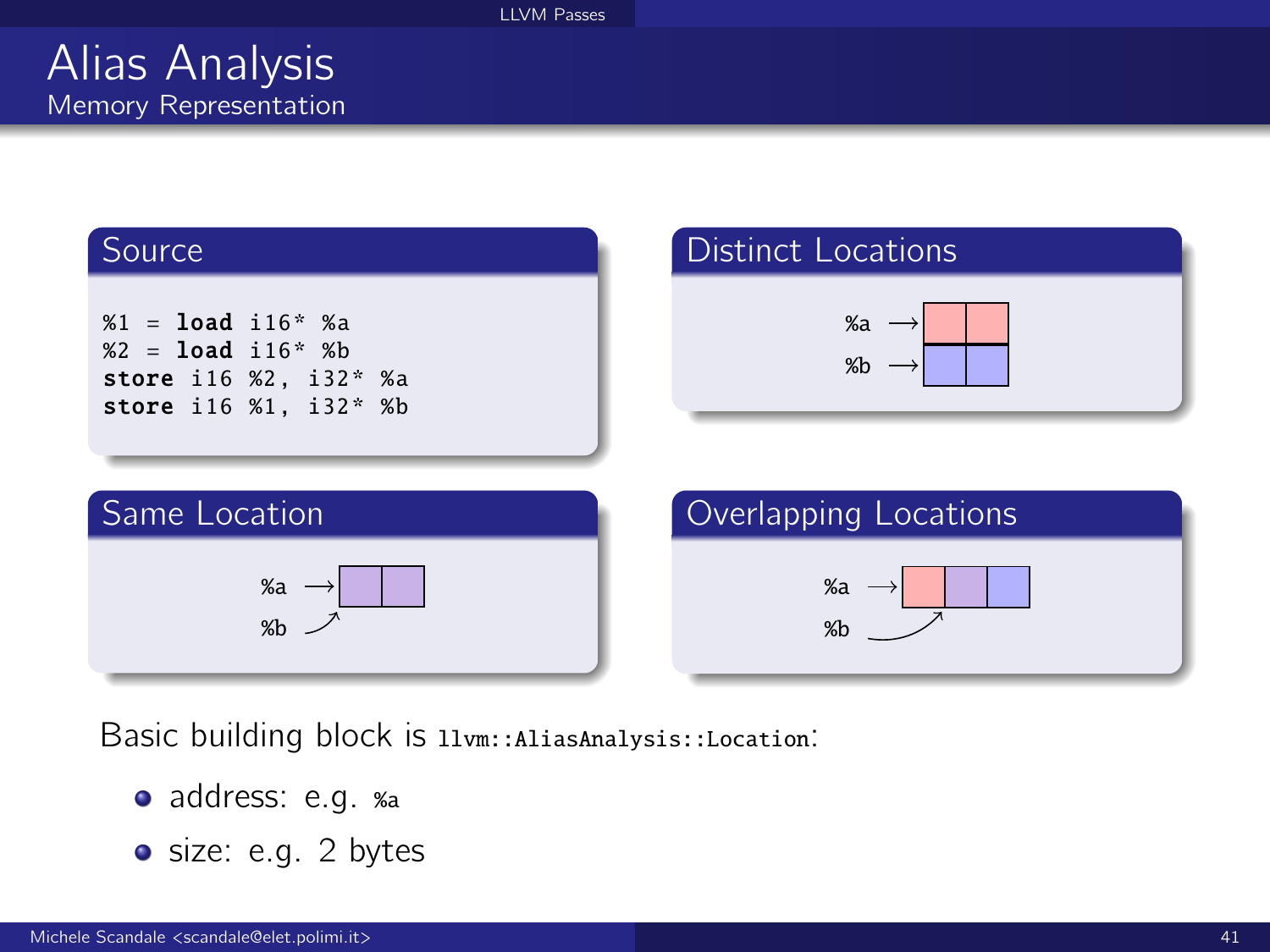Given two locations  $X$ ,  $Y$ , the alias analyzer classifies them:

- **The Illum::AliasAnalyzer::NoAlias:**  $X$  and  $Y$  are different memory locations
- **The light Lum::AliasAnalyzer::MustAlias:** X and Y are equal i.e. they points to the same address
- **O** llvm::AliasAnalyzer::PartialAlias: X and Y partially overlap i.e. they points to different addresses, but the pointed memory areas partially overlap
- llvm::AliasAnalyzer::MayAlias: unable to compute aliasing information – i.e. X and Y can be different locations, or X can be a complete/partial alias of Y

Queries performed using:

llvm::AliasAnalyzer::alias(X, Y)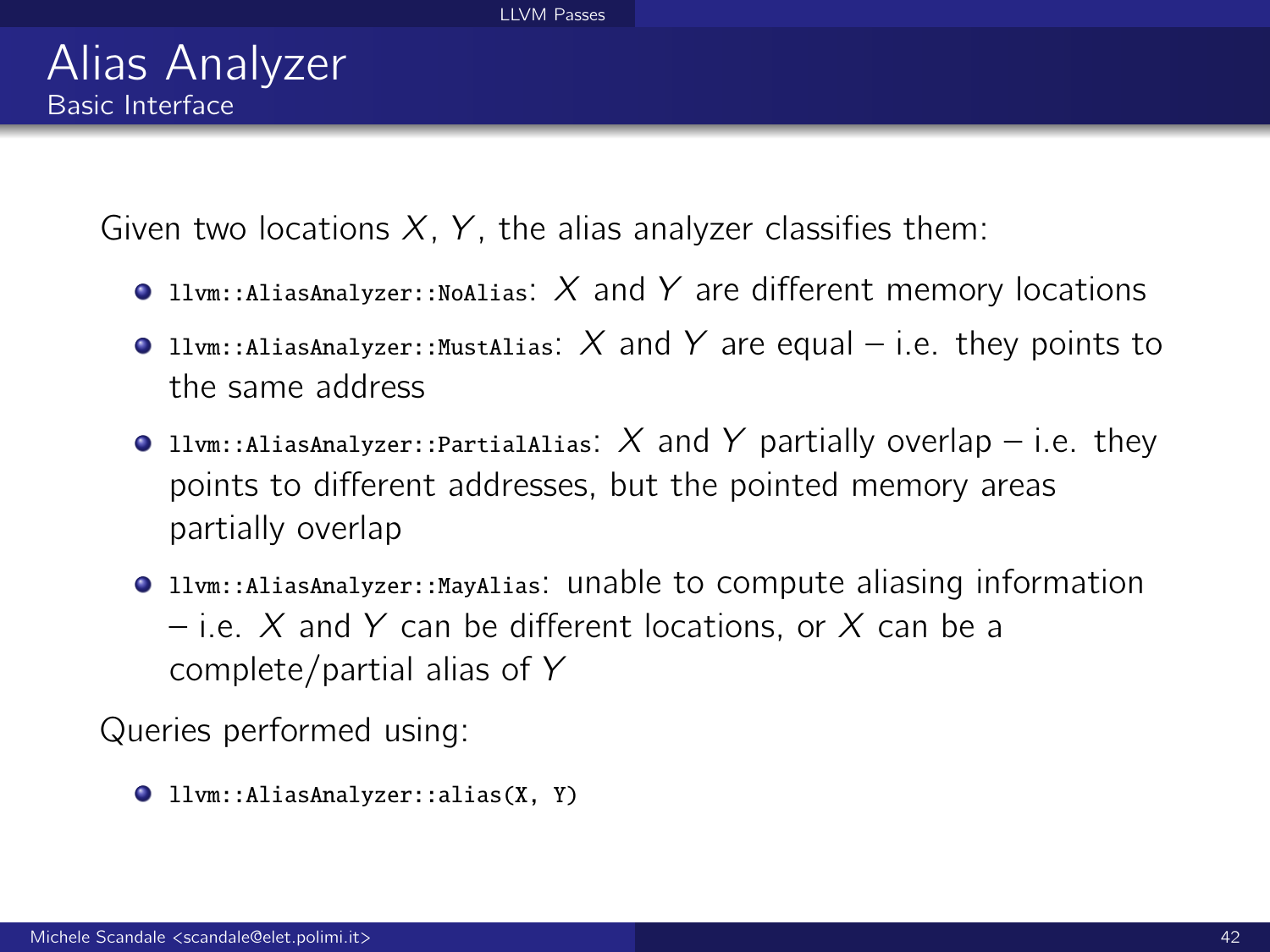Basic alias analyzer interface is low-level – we would like expressing queries about a single pointer  $X$ :

- how referenced memory location is accessed?
- which other instructions reference the same location?

What we need is a set, to classify memory locations:

- construct a llvm::AliasSetTracker starting from a llvm::AliasAnalyer \*
- o it builds llym::AliasSetS
- For a given location  $X$ , a  $11vm:$ AliasSet:
	- contains all locations aliasing with  $X$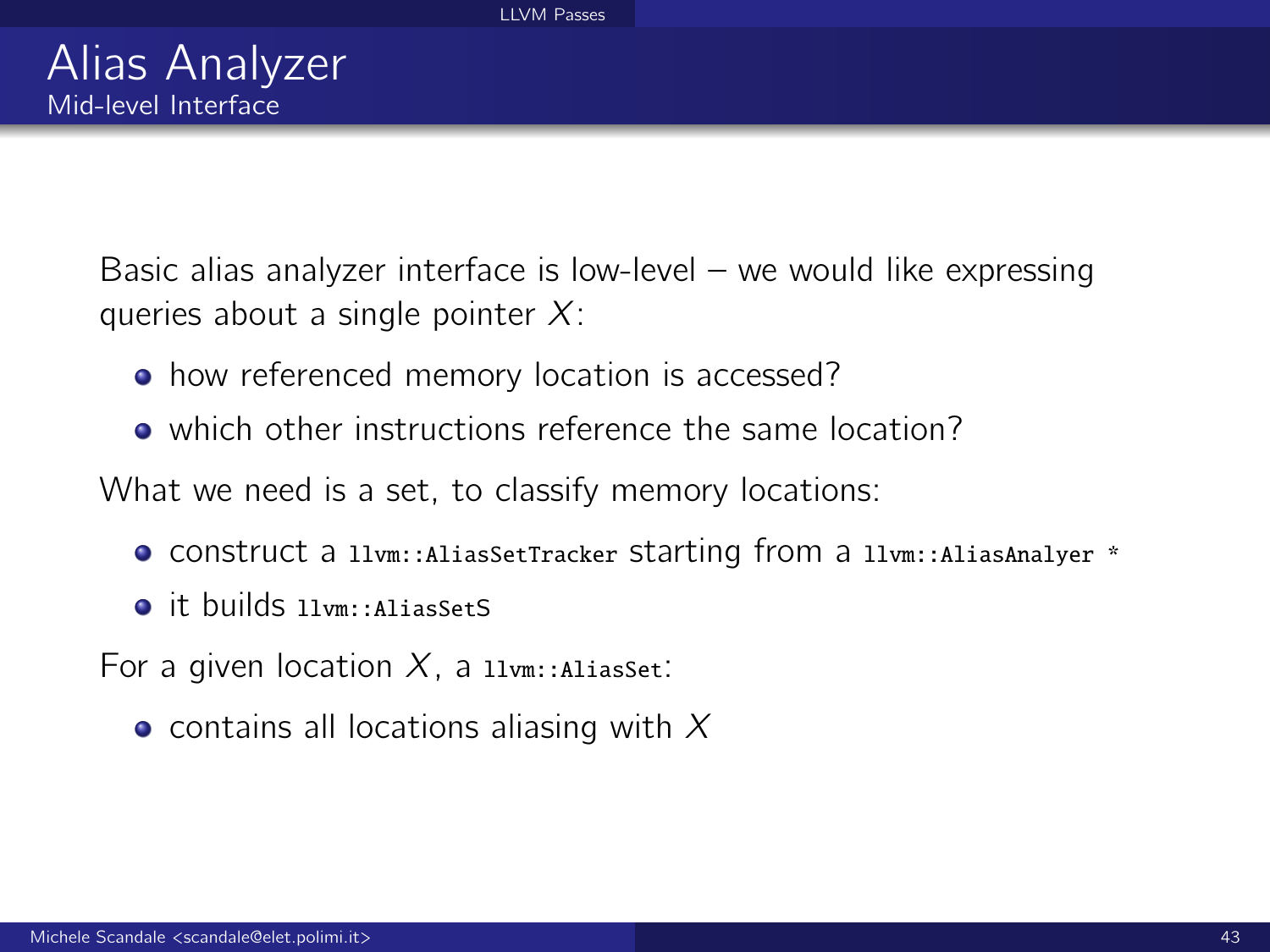Each alias set references the memory:

- $\bullet$  11 $v$ m::AliasSet::NoModRef: no memory reference i.e. the set is empty
- $\bullet$  11vm::AliasSet::Mod: memory accessed in write-mode e.g. a store is inside the set
- $\bullet$  11vm::AliasSet::Ref: memory accessed in read-mode e.g. a load is inside the set
- $\bullet$  11vm::AliasSet::ModRef: memory accessed in read-write mode e.g. a load and a store inside the set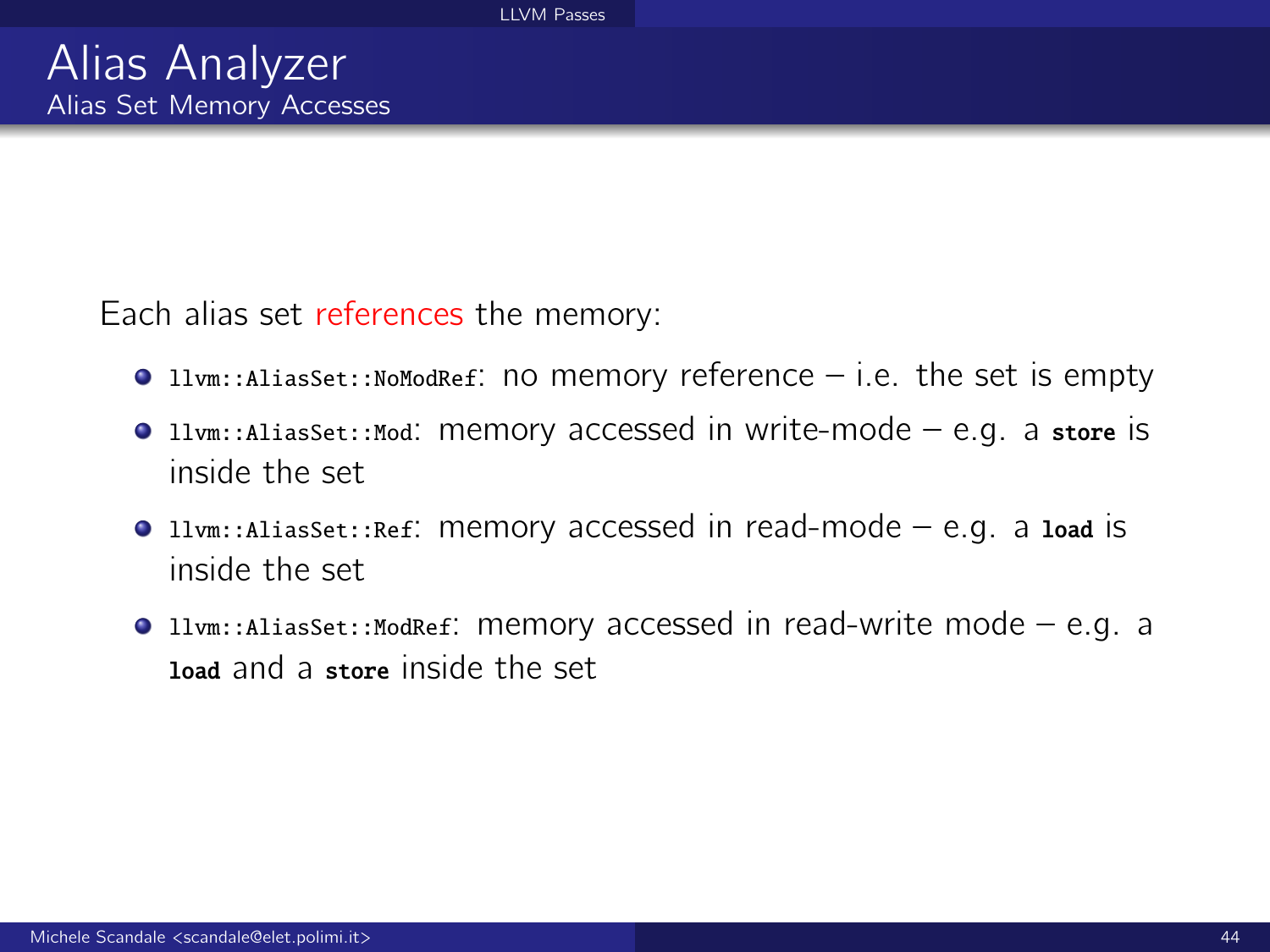Entry point is llvm::AliasSetTracker::getAliasSetForPointer(...):

- **Q** llym::Value \*: location address
- uint64\_t: location size
- **The 11vm::MDNode \*: used for type-based alias analysis**  $^6$
- **C** bool \*: whether a new llym::AliasSet has been created to hold the location – location does not alias up to now

Having the 11vm:: AliasSet:

- **STL** container-like interface: size(), begin(), end(), ...
- **o** check reference type: llvm::AliasSet::isRef(), ...
- **o** check aliasing type: llvm::AliasSet::isMustAlias(), ...

<sup>&</sup>lt;sup>6</sup>set to NULL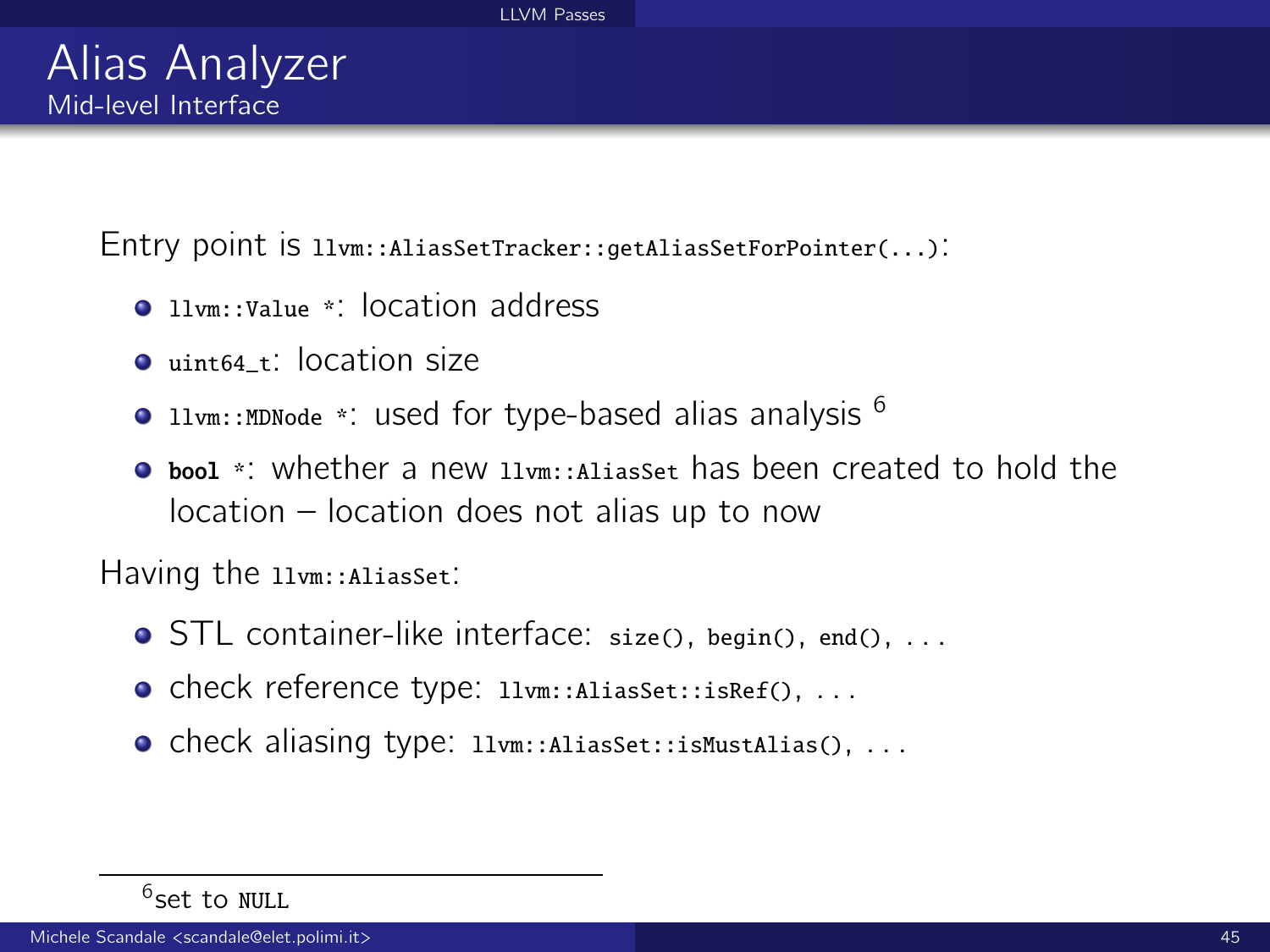### Memory Dependence Analysis Alias Analyzer High-level Interface

The llvm::MemoryDependenceAnalysis wraps alias analysis to answer queries in the following form:

**•** let *xfoo* be an instruction accessing memory. Which preceding instructions does %foo depends on?

Reads:

**•** stores writing memory locations aliases with the one references by %foo

Writes:

• Loads reading memory locations aliased with the one referenced by %foo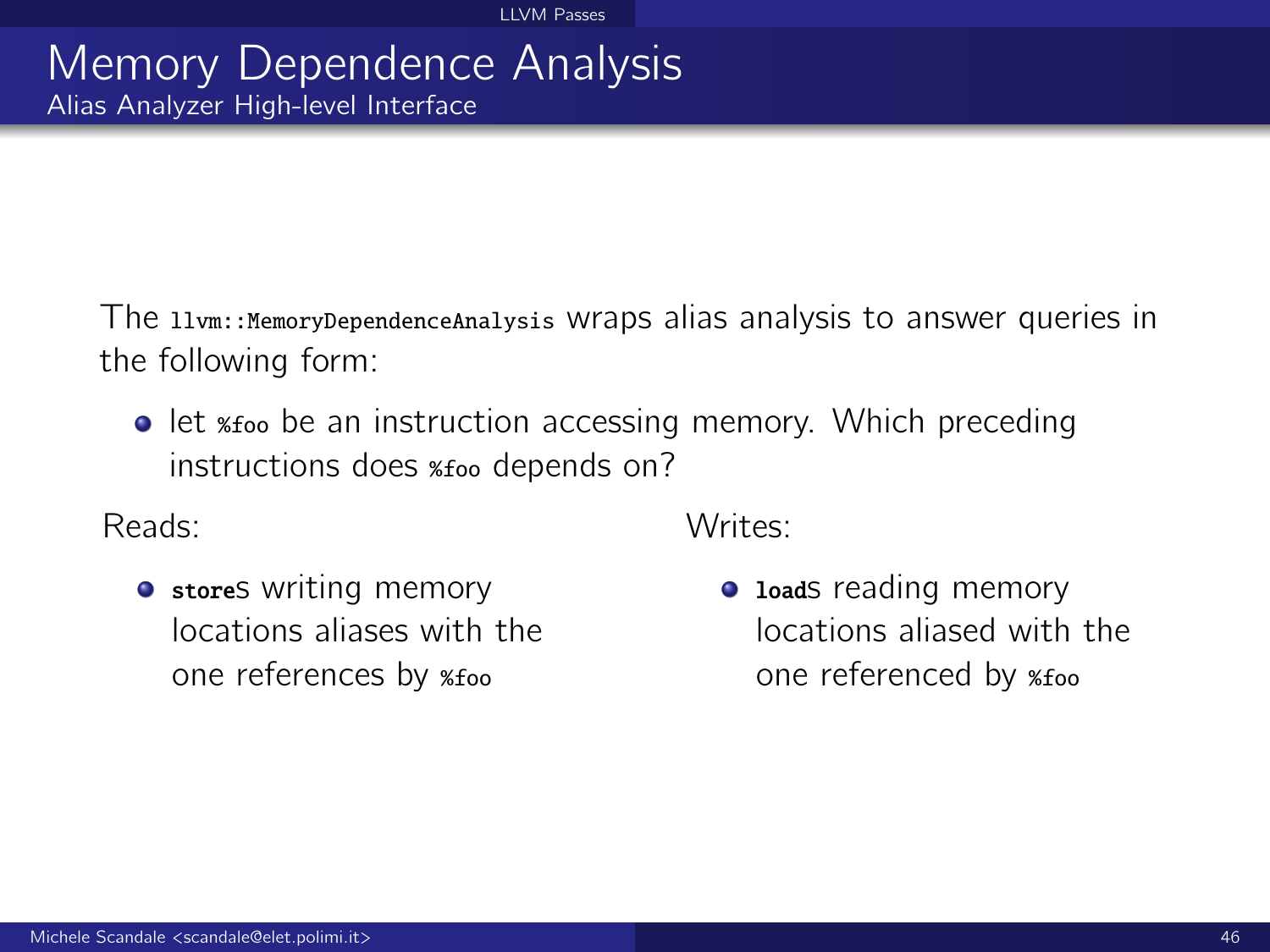### Memory Dependence Analysis APIs

Let *\*foo* be a llvm::Instruction accessing memory:

- call llvm::MemoryDependenceAnalysis::getDependency(...)
- you get a llvm::MemDepResult

Dependencies are classified:

- **The livm::MemDepResult::isClobber(): an instruction clobbering i.e.** potentially modifying – location referenced by %foo has been found
- **Illum::MemDepResult::isDef():** an instruction defining  $-$  e.g. writing  $-$  the exact location referenced by %foo has been found
- **The livm::MemDepResult::isNonLocal(): no dependency found on %foo basic** block
- **O** llvm::MemDepResult::isNonFuncLocal(): NO dependency found on %foo function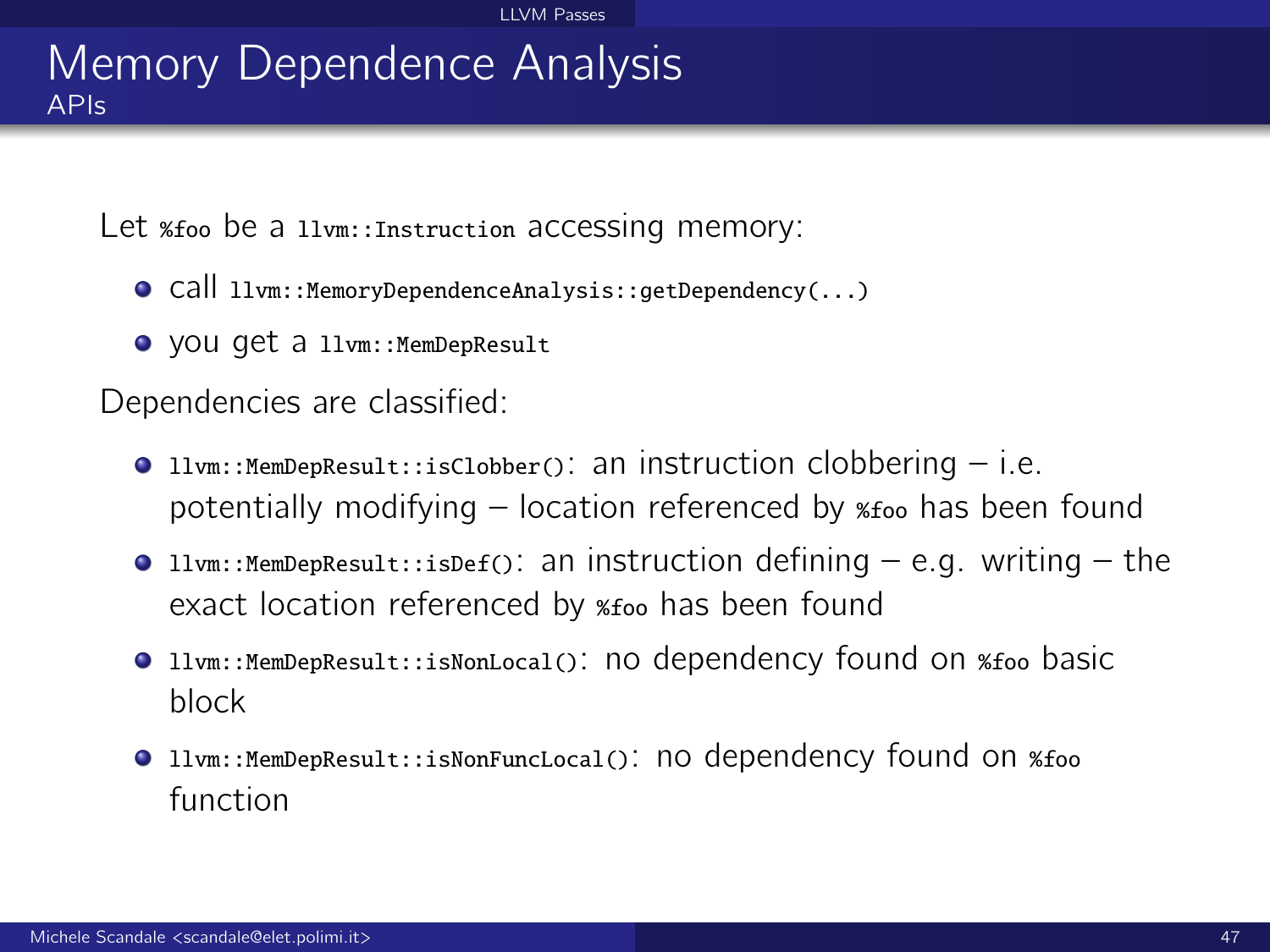# <span id="page-47-0"></span>**Contents**

<sup>1</sup> [Normalization Passes](#page-1-0)

2 [Analysis Passes](#page-19-0)



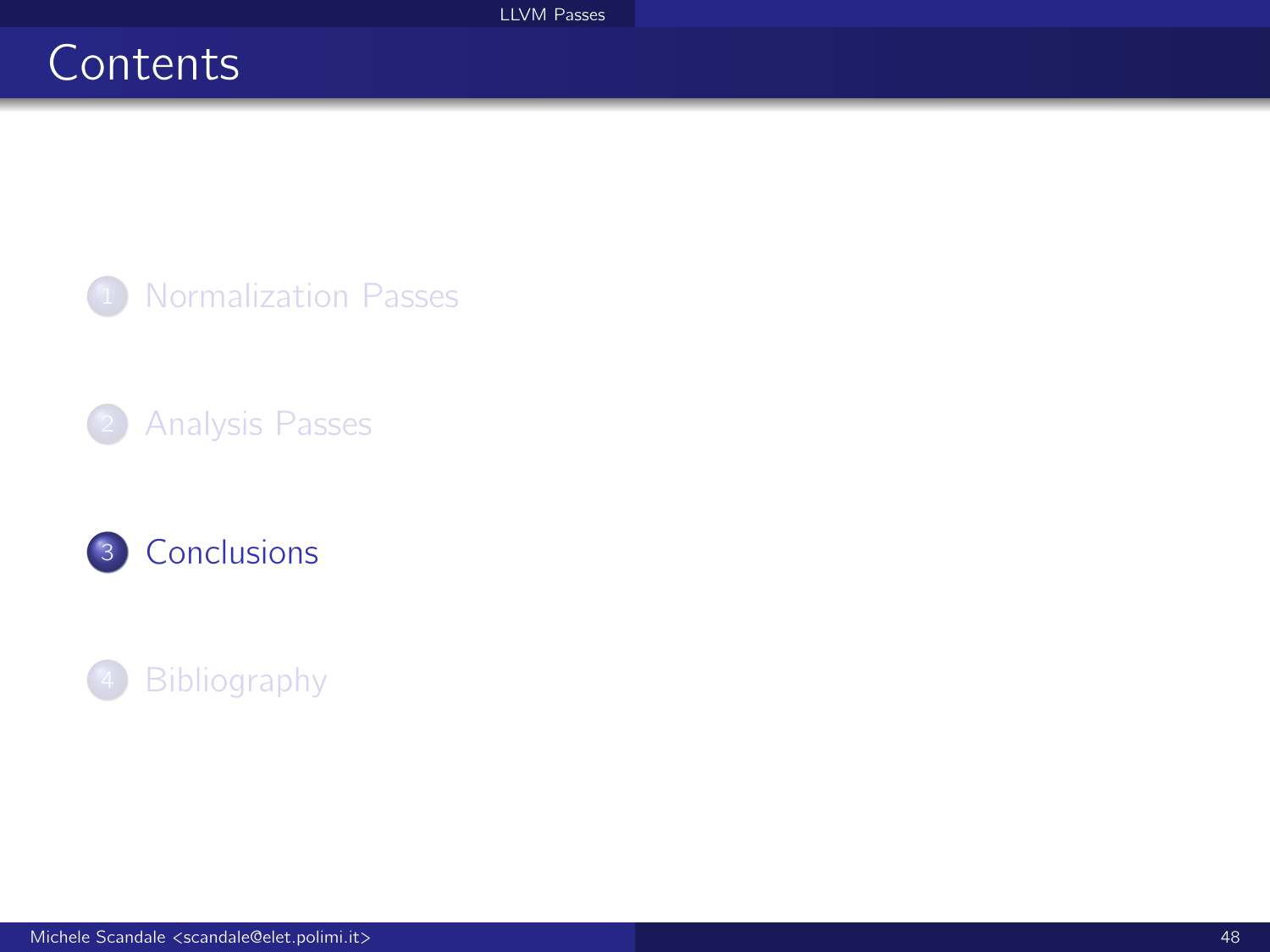Inside LLVM there a lot of passes:

normalization put program into a canonical form analysis get info about program

Please remember that

- a good compiler writer re-uses code
- check LLVM sources before re-implementing a pass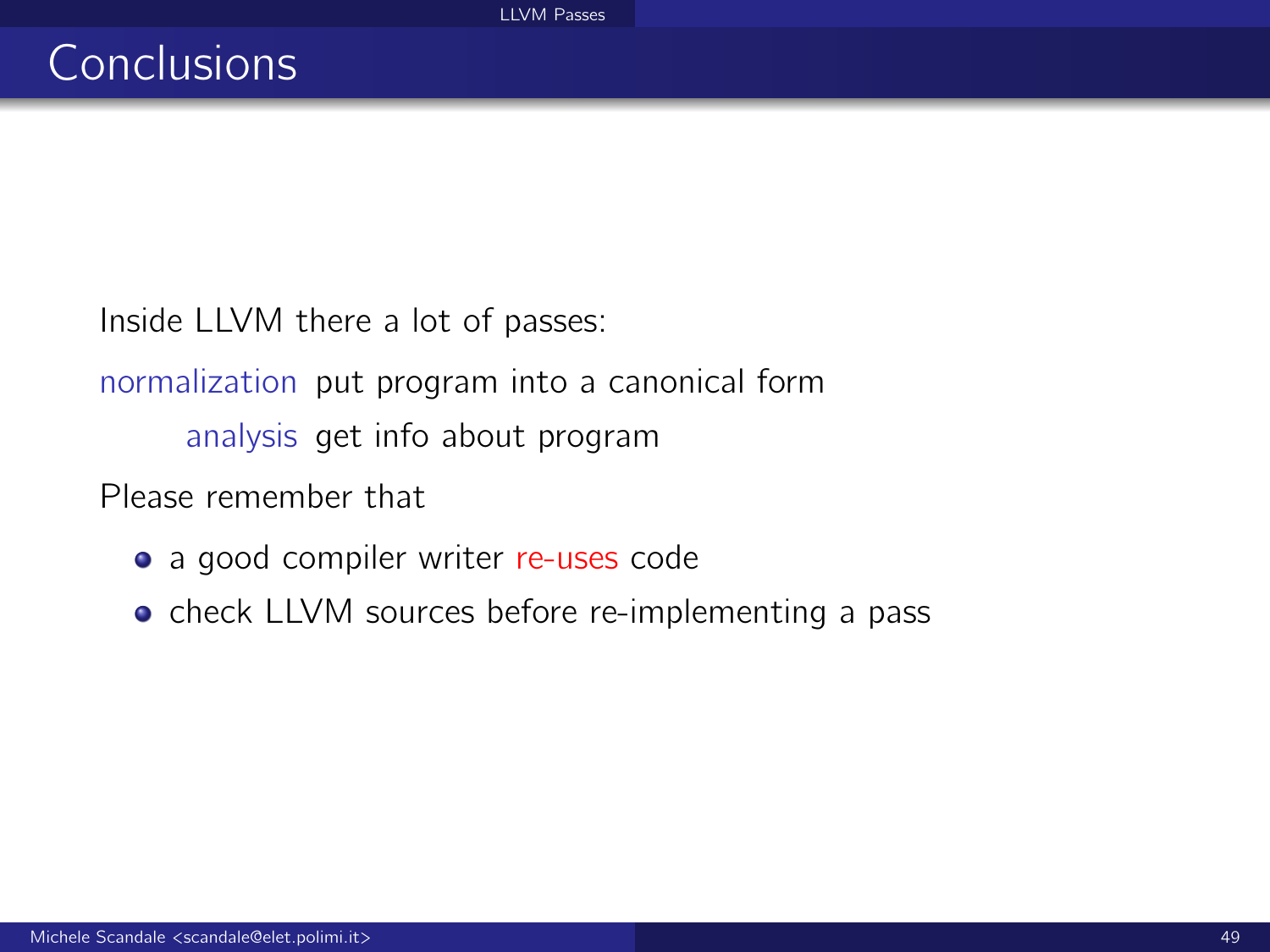# <span id="page-49-0"></span>**Contents**

<sup>1</sup> [Normalization Passes](#page-1-0)

2 [Analysis Passes](#page-19-0)



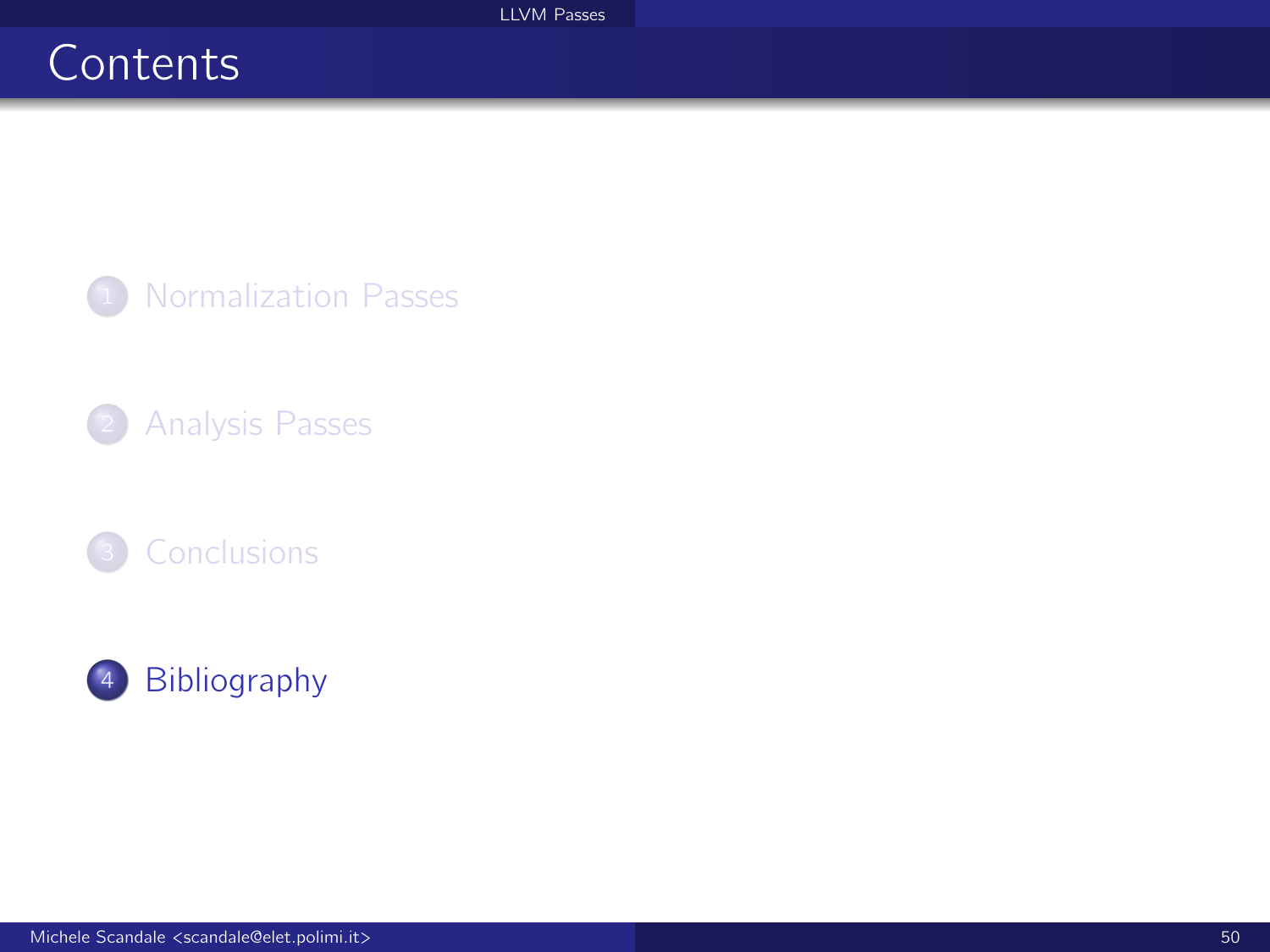# Bibliography I

## **■ LLVM Community.**

```
Autovectorization in LLVM.
```
http://llvm.org/docs/Vectorizers.html.

- 
- **E** LLVM Community.

LLVM Coding Standards.

http://llvm.org/docs/CodingStandards.html.

## **■ LLVM Community.**

LLVM Passes. http://llvm.org/docs/Passes.html.

**E** LLVM Community. LLVM Programmer's Manual. http://llvm.org/docs/ProgrammersManual.html.